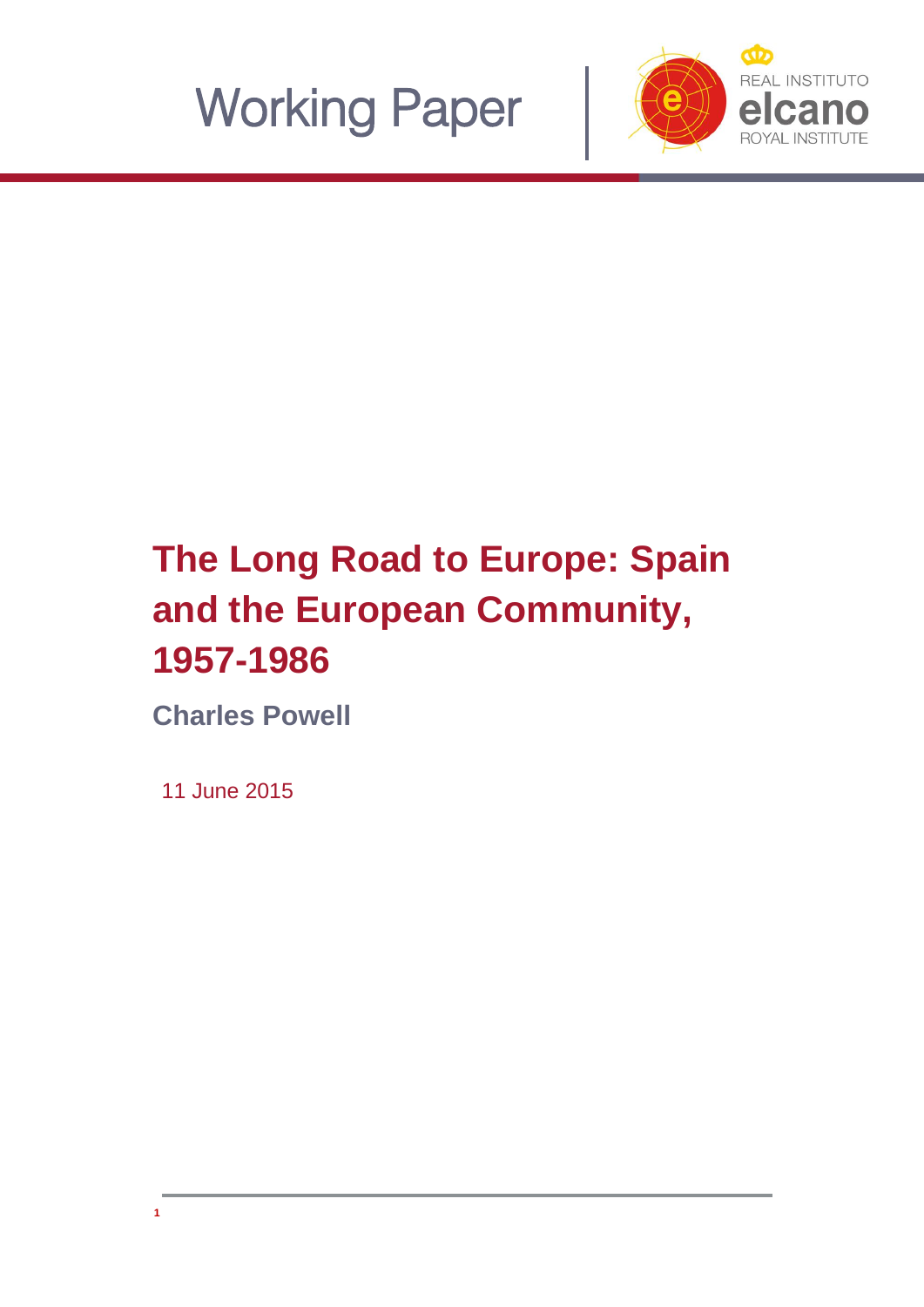## **The Long Road to Europe: Spain and the European Community, 1957-1986**

**Charles Powell** | Director, Elcano Royal Institute | @CharlesTPowell

#### **Summary**

This article seeks to commemorate thirty years of Spanish membership of the European Union by providing an account of the evolution of the country's relationship with the European integration process from its origins to the moment of accession in 1986.

## **Contents**

| 2. The Franco regime and the early stages of European integration, 1951-625 |  |
|-----------------------------------------------------------------------------|--|
|                                                                             |  |
|                                                                             |  |
|                                                                             |  |
|                                                                             |  |

## <span id="page-1-0"></span>**Introduction<sup>1</sup>**

This article seeks to commemorate thirty years of Spanish membership of the European Union by providing an account of the evolution of the country's relationship with the European integration process from its origins to the moment of accession in 1986. In doing so, it will dwell at some length on the dilemmas facing an authoritarian regime that struggled to adapt to a hostile European political environment while seeking to benefit from the consequences of unprecedented economic growth and prosperity on the continent. In turn, this will allow us to examine the EC's efforts to develop a consistent policy towards a dictatorship that was almost universally detested by European democratic opinion but nevertheless tolerated (and occasionally courted) by member state governments competing for access to an increasingly attractive market. In this regard, the EC's relations with the Franco regime constitute an interesting case study in the dilemmas of democratic conditionality as experienced by an international organisation that had not yet had the opportunity to develop a coherent policy of democracy promotion. As we shall see, the relatively tough line taken by the EC in dealing with a non-democratic regime such as Franco's was to a have a lasting impact on Spanish public opinion, and in particular on public

**<sup>1</sup>** An earlier version of this article was published in Julio Baquero & Carlos Closa (eds.), *European integration from Rome to Berlin, 1957-2007. History, law and politics* (Peter Lang, Berlin, 2009).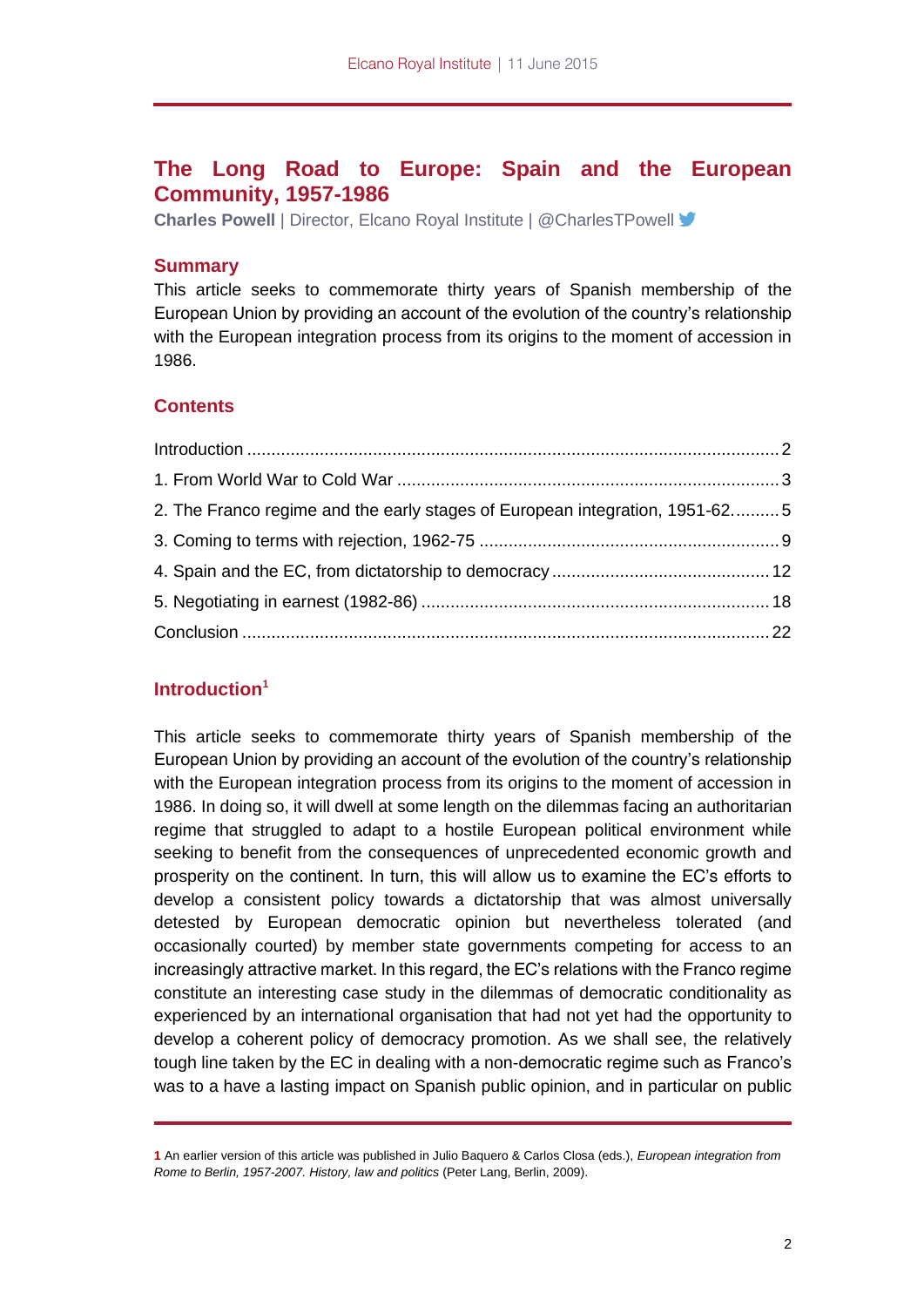perceptions of the nature of the European integration project as a whole. This partly explains the enormous political significance that was attached to EC membership during Spain's transition to democracy in the wake of Franco's death, which is also examined here in some detail. Indeed there is reason to believe that a majority of Spaniards continued to support the goal of EC membership throughout a lengthy and often frustrating negotiating process (1977-85) precisely because of the political significance it had acquired over the years. In turn, this probably also accounts for the relative ease with which successive governments were able to carry out painful structural reforms that were generally justified in terms of the need to prepare the Spanish economy for the rigours of EC membership.

## <span id="page-2-0"></span>**1. From World War to Cold War**

Given the origins and founding objectives of the European integration project, relations between General Franco's Spain and the institutions that initially embodied it could scarcely have been easy or friendly. The European Communities that gradually emerged in the mid-twentieth century were conceived to overcome the circumstances and consequences of the inter-war period, and the Spanish regime – which had received considerable military and political backing from the Axis powers during the Civil War (1936-39), and had later tentatively offered Hitler its support- was seen by many as a left-over from an era that had otherwise happily been put to rest. Franco's Spain paid a high price for this 'original sin', and alongside Finland, it was to be the only Western European country excluded from the Marshall Plan and, by extension, from the organisations that emerged on the back of United States reconstruction policy on the continent, most notably the Organisation for European Economic Cooperation (OEEC), set up in 1948. Evidently, a regime such as Franco's was equally incompatible with the Council of Europe, the intergovernmental but eminently political European organisation founded in 1949. Indeed in August 1950 the Council's Assembly became the first European institution to explicitly make Spain's democratization a precondition of membership, when it expressed the hope that "in the near future the Spanish people may be able to hold free elections and set up a constitutional regime, whose members will be eligible to serve as representatives in this Assembly". Finally, unlike the Salazar dictatorship, which benefited from Portugal's centuries-old alliance with Britain, Spain was also barred from the North Atlantic Treaty Organisation, the major Western defensive alliance launched in 1949. It is important to note that the exclusion of Franco's Spain from the early stages of European integration, which initially developed under the auspices of the United States, occurred at the instigation of the major European democracies, which thereby condemned it to extreme dependence on Washington.**<sup>2</sup>**

**<sup>2</sup>** See Charles Powell, 'Spain's external relations, 1898-1975', in Richard Gillespie, Fernando Rodrigo and Jonathan Story (Eds.), *Democratic Spain. Reshaping external relations in a changing world* (Routledge, London & New York, 1995), pp. 16-20.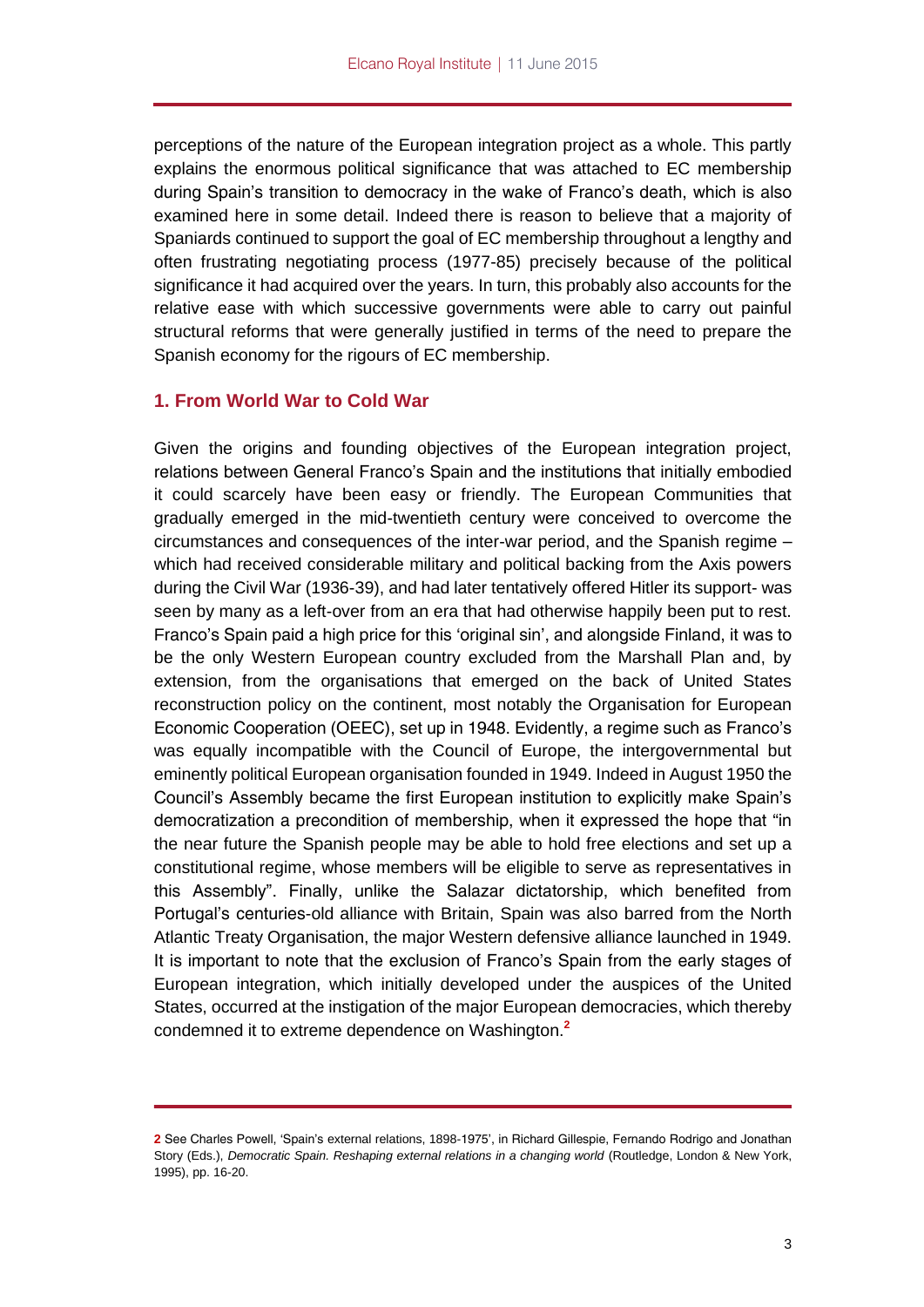While uncompromising in their political hostility to the Spanish dictatorship, the Western powers were generally more sanguine when it came to trade relations. Thus, as early as 1948, the United States, Great Britain and France (which reopened its border that year) were already the largest buyers of Spanish exports, particularly agricultural produce, restoring the status quo that had existed prior to the Civil War. This is attributable to both the strength of commercial ties developed over many decades, and to the belief, widely shared in Western Europe, that an economic blockade would be more harmful to Spain's population than to the regime it sought to punish. This position was perhaps best expressed by the French Foreign Affairs Minister, Georges Bidault, during a debate in the French National Assembly concerning the 'Spanish question', when he argued that "il n'y a pas d'oranges fascistes; il n'y a que des oranges"<sup>3</sup>. It was thus that, despite their lack of sympathy for the Franco regime, throughout the 1950s the Western European democracies gradually strengthened their commercial and economic ties with Spain.

In view of the political hostility of Spain's major European trading partners, Franco sought the country's diplomatic reinsertion in the new post-war international order via Washington. By late 1946, the Pentagon's strategists were already seeking to convince the State Department that Spain could be very useful to the United States in the event of another international conflict. This interest only increased in the wake of the Berlin Blockade of 1948, and was confirmed by the outbreak of the Korean War in 1950. With growing support from the US, in November 1950 the United Nations withdrew the sanctions it had imposed on Franco in 1946 (with France and Great Britain abstaining), which paved the way both for the return of ambassadors to Madrid and for Spanish membership of the World Health Organisation (1951), UNESCO (1952), the International Labour Organisation (1953) and finally the UN itself (1955). This bilateral rapprochement between Spain and the US, which took the shape of sizeable loans and government aid from 1950 onwards, eventually resulted in the signing of the decisive September 1953 agreements, whereby Madrid granted Washington the use of four air and naval bases on Spanish soil in return for substantial military and economic assistance.

Although the economic benefits of this agreement were modest by Marshall Plan standards, its political and geo-strategic value was undeniable, for it anchored Spain firmly in the Western camp. It was thus that, less than a decade after the end of a World War in which Franco had taken sides with the defeated powers, the United States and the Cold War enabled Spain to begin to escape the isolation to which it had seemed condemned. However, the 1953 agreement also had somewhat perverse consequences for Spain's relations with Europe, since the latter was able to benefit from its contribution to Western defence (however modest this may have been) without having to offer anything in return. In other words, despite being an eminently

**<sup>3</sup>** Pedro Antonio Martínez Lillo, 'Las relaciones hispano-francesas entre 1948 y 1952', in José Ramón de Urquijo & Jean-Pierre Etienvre (eds.), *España, Francia* y *la Comunidad Europea* (CSIC, Madrid, 1989), pp. 145-147.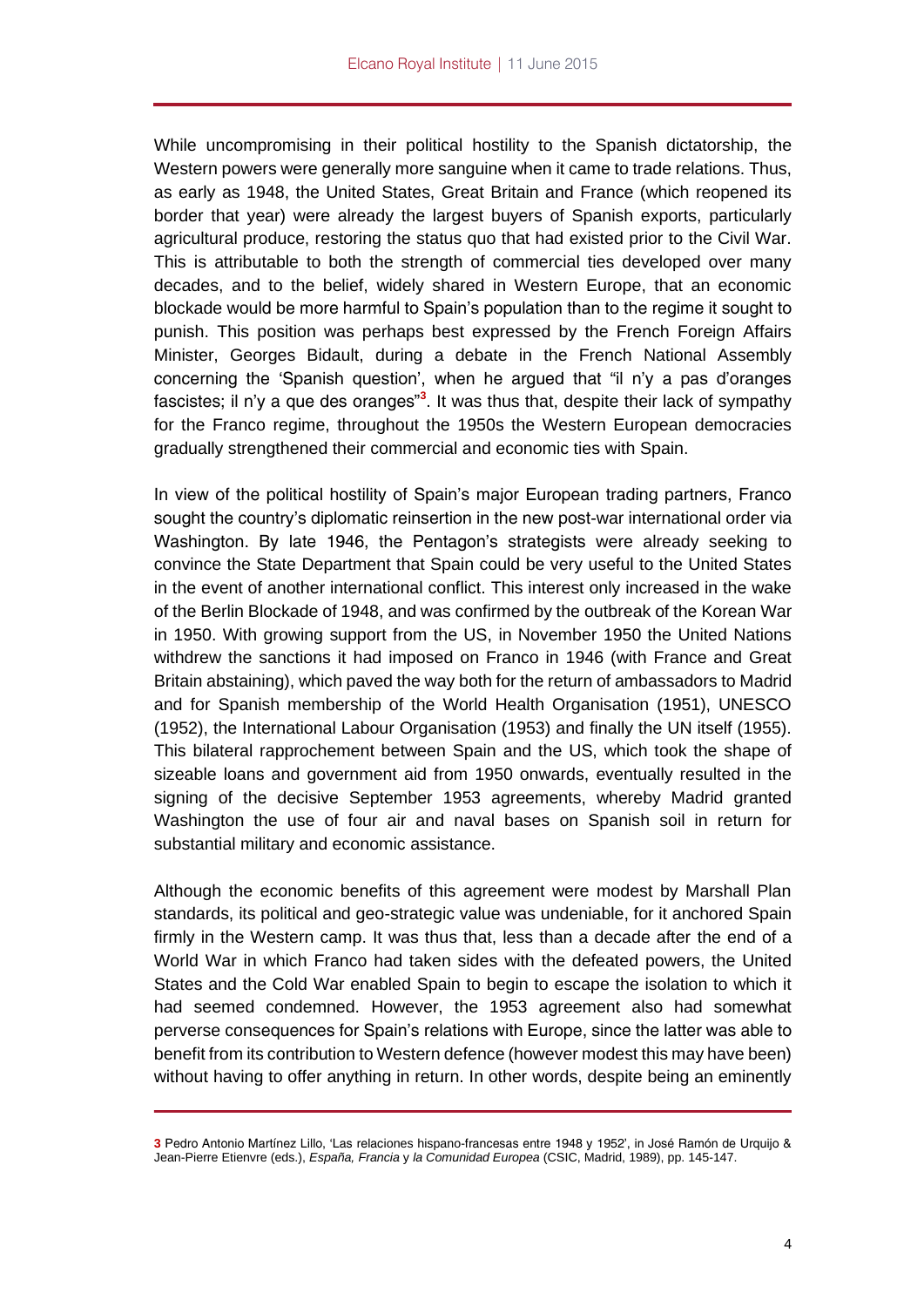European power, Spain joined the Western alliance via the United States, as if its geography and previous history had nothing in common with that of its neighbours. Ironically, however, due mainly to the authoritarian nature of the Franco regime, this did not translate into particularly close political or social ties with the US either.**<sup>4</sup>** In short, this paradoxical situation fostered feelings of isolation and exclusion from the Western European sphere to which Spain had traditionally belonged, a sentiment whose importance must be kept in mind when analysing Spanish society's overwhelmingly pro-European stance in the post-Franco era.

## <span id="page-4-0"></span>**2. The Franco regime and the early stages of European integration, 1951- 62.**

For the reasons outlined above, Spain was not invited to participate in the early stages of the European integration process.**<sup>5</sup>** The creation of the European Coal and Steel Community (ECSC) in 1951 barely had any economic impact because these industries were still relatively underdeveloped in Spain. By contrast, Madrid was allowed to take part in preliminary talks concerning the creation of a European agricultural market (or 'Green Pool') in 1953, but the project was later taken over by the OEEC, forcing the government to negotiate entry into this body's agricultural committee, something it did not achieve until 1955, by which time the project had collapsed. More importantly, Spain was later excluded from the negotiations leading to the signing of the Treaties of Rome in 1957, which resulted in the birth of EURATOM and the European Economic Community. However, given that at the time the Six only purchased 30% of Spain's exports and provided 23% of its imports, the regime initially believed it could afford to remain aloof.

In Spain the year 1957 is generally associated not with the Rome Treaties but with the appointment of a new government dominated by 'technocratic modernizers', who initiated a far-reaching transformation of the country's economy policy. Both events, however, were closely related. If the regime decided to abandon its policy of economic self-sufficiency (autarky) it was largely out of fear that it was leading to an economic disaster of unthinkable social and political consequences, an outcome that would inevitably be attributed to its failure to develop closer ties with the major European economies. More specifically, Spain's exclusion from the OEEC had prevented it from benefiting from the European Payments Union, set up in 1950, thereby perpetuating the peseta's non-exchangeability; in practice, this meant that imports could only be purchased with foreign currency earned via exports. Indeed the new government's Stabilization and Liberalization Plan of 1959 would not have succeeded had Spain

**<sup>4</sup>** This paradox is explored fully in Charles Powell, 'The United States and Spain, from Franco to Juan Carlos', in Nigel Townson (ed.), *Spain transformed: the late Franco dictatorship, 1959-75* (Palgrave Macmillan, London, 2007).

**<sup>5</sup>** On this period, see Antonio Moreno Juste, *Franquismo y construcción europea, 1951-1962* (Tecnos, Madrid, 1998), and María Teresa La Porte, *La política europea del régimen de Franco, 1957-1962* (EUNSA, Pamplona, 1992).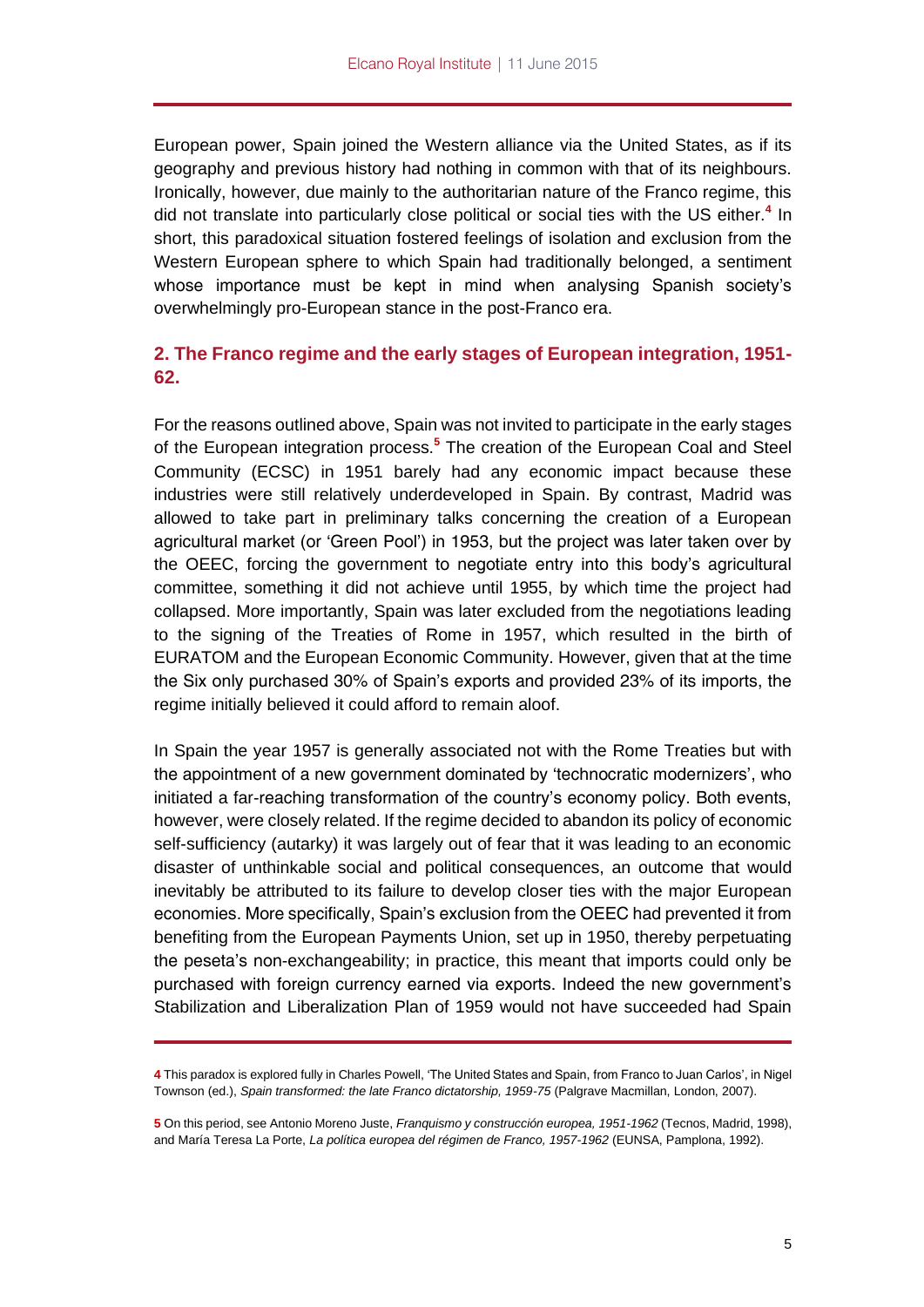not finally joined the International Monetary Fund and the World Bank (1958), and later the OEEC itself (1959), whose experts and funds helped design and finance it. In short, the Plan accelerated the process of Westernisation initiated with the signing of the 1953 agreement with Washington, though in this case the measures implemented led to a rapid Europeanization of the Spanish economy which, in the medium and long term, resulted in weaker commercial ties with the United States.

Though initially greeted with considerable scepticism, if not hostility, the birth of the Community and the fear of being permanently excluded from the major continental markets induced the Madrid government to improve its bilateral relations with the leading member states. The regime was particularly successful in the case of France, as evidenced by the signing of a major trade treaty in 1957 and Paris's decision to lift restrictions on arms sales in 1958, as well as by the joint commemoration of the threehundredth anniversary of the Treaty of the Pyrenees in 1959. What was more, Spanish Foreign Minister Fernando Castiella developed a good working relationship with his counterpart Maurice Couve de Murville and even General Charles de Gaulle himself. Spain seemed well placed to take advantage of a Gaullist "Europe des patries" led by France, in which the absence of strong supranational institutions would grant leading member states a considerable say in judging future membership applications. In parallel, Madrid also made every effort to win the trust of the Federal Republic of Germany, which was then actively seeking to reassert its national sovereignty. A major obstacle standing in the way of closer bilateral relations was overcome in 1958, when agreement was reached cancelling economic claims dating back to the Civil War. Castiella visited Bonn in 1959, and Finance Minister Ludwig Erhard, the so-called father of the German economic miracle, returned the visit in May 1961. The Franco regime was less successful in its efforts to ingratiate itself with Italy and the Benelux countries, however, which remained consistently hostile to closer ties with Spain.

The birth of the Community in 1957 led to an interesting debate within the Spanish administration regarding the nature and future evolution of the European project, and the political and economic challenges it might pose for an authoritarian regime such as Franco's. The preamble to the Rome Treaty mentioned the need to "preserve and strengthen peace and liberty" amongst the EC's goals, but this was not seen as an insurmountable obstacle to membership. Madrid was nevertheless well aware of the fact that although article 237 stated that "any European state may apply to become a member of the Community", the decision to accept new members required not only the unanimous support of all governments, but also the approval of national parliaments. Matters were complicated further when seven other European states, led by Britain, came together to launch the European Free Trade Association (EFTA) in 1959. The EC appealed to the Spanish government because its members were amongst its major trading partners (with the significant exception of Britain), but its political philosophy seemed incompatible with Francoism. In contrast, the EFTA was thought to be less demanding politically (as evidenced by the presence of the Portuguese dictatorship amongst its founder members), but it was also less appealing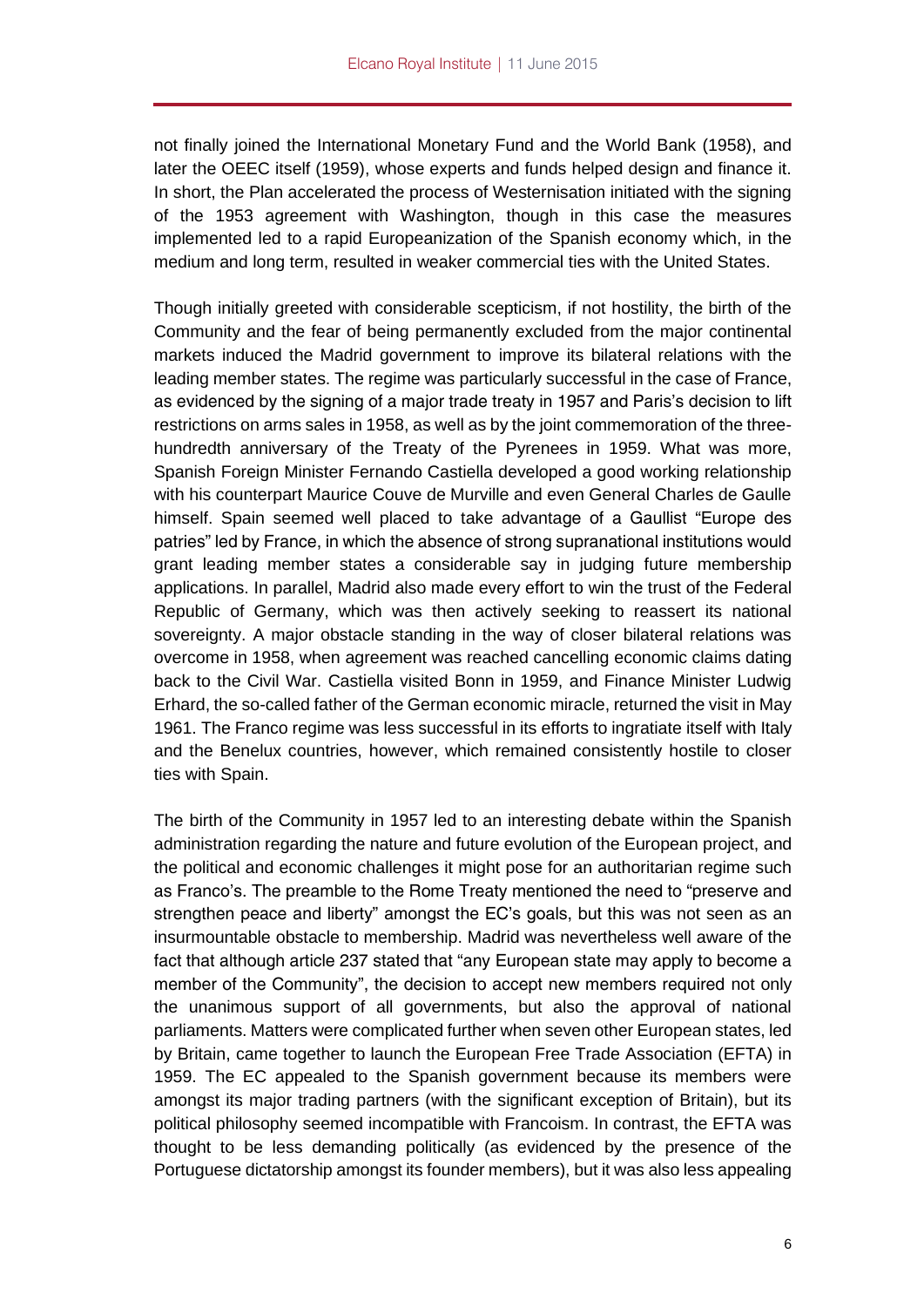in economic terms, even though Britain accounted for 16% of Spain's exports, as opposed to Germany's 15% and France's 9%. Like Britain, Spain had initially hoped that the rivalry between the Six and the Seven would eventually result in a large free trade area organised around the former OEEC, thus sparing it the need to choose between them. However, EFTA lost all of its appeal in Spain when Britain abruptly put an end to this debate by applying for EC membership in August 1961, with Ireland, Denmark and Norway in its wake. Additionally, Madrid had reason to fear that the Community's incipient Common Agricultural Policy (CAP), which began to take shape in early 1962, would have crippling consequences for Spanish fruit and vegetable exports to the Six. The signing of an association agreement with Greece in July 1961, as well as the opening of talks with other Mediterranean countries, only served to confirm the impression that Spain had no option but to follow suit.

Franco and his alter ego, Admiral Luis Carrero Blanco, were always highly suspicious of the EC, and feared that any attempt to establish closer relations with Brussels would make them increasingly vulnerable to external political pressures. With considerably difficulty, however, the technocrats who had designed the Stabilization Plan succeeded in convincing them that the time had come to abandon their wait-andsee tactics. In doing so, they were greatly encouraged by expressions of French and German support, and not without reason: in November 1961, after meeting Foreign Minister Castiella, De Gaulle had gone so far as to praise "the attitude of Franco and the Spanish regime as a factor for stability and social peace in the world and especially in Europe". This diplomatic support from France (and also Germany) partly explains why Madrid underestimated the importance of a debate held in the European Parliamentary Assembly in January 1962, to examine a report compiled by the German social democrat Willy Birkelbach, a former political prisoner under the Nazis, who had been appointed *rapporteur* of a working group on association and membership applications. Drafted with Spain very much in mind, it argued that "states whose governments do not have democratic legitimacy and whose peoples do not participate in the decisions of the government, neither directly nor indirectly by freelyelected representatives, cannot expect to be admitted in the circle of peoples who form the European Communities", and concluded that "the guaranteed existence of a democratic form of state, in the sense of a free political order, is a condition for membership". In the knowledge that the Assembly's approval was not necessary for membership agreements, the Spanish government went ahead regardless, formally requesting "the opening of negotiations to examine the possibility of establishing an association with the Community capable of leading in time to a complete integration" on 9 February 1962. By way of justification, Castiella's application cited Spain's "European vocation", its geographical position and territorial contiguity with the EC, and its ambitious programme of economic reforms. By way of reply, on 20 February Birkelbach formally enquired of the Council of Ministers and the Commission whether they believed it necessary to consider a request from "a regime whose political philosophy and economic practices are in complete opposition to the conceptions and structures of the European communities". His question attracted considerable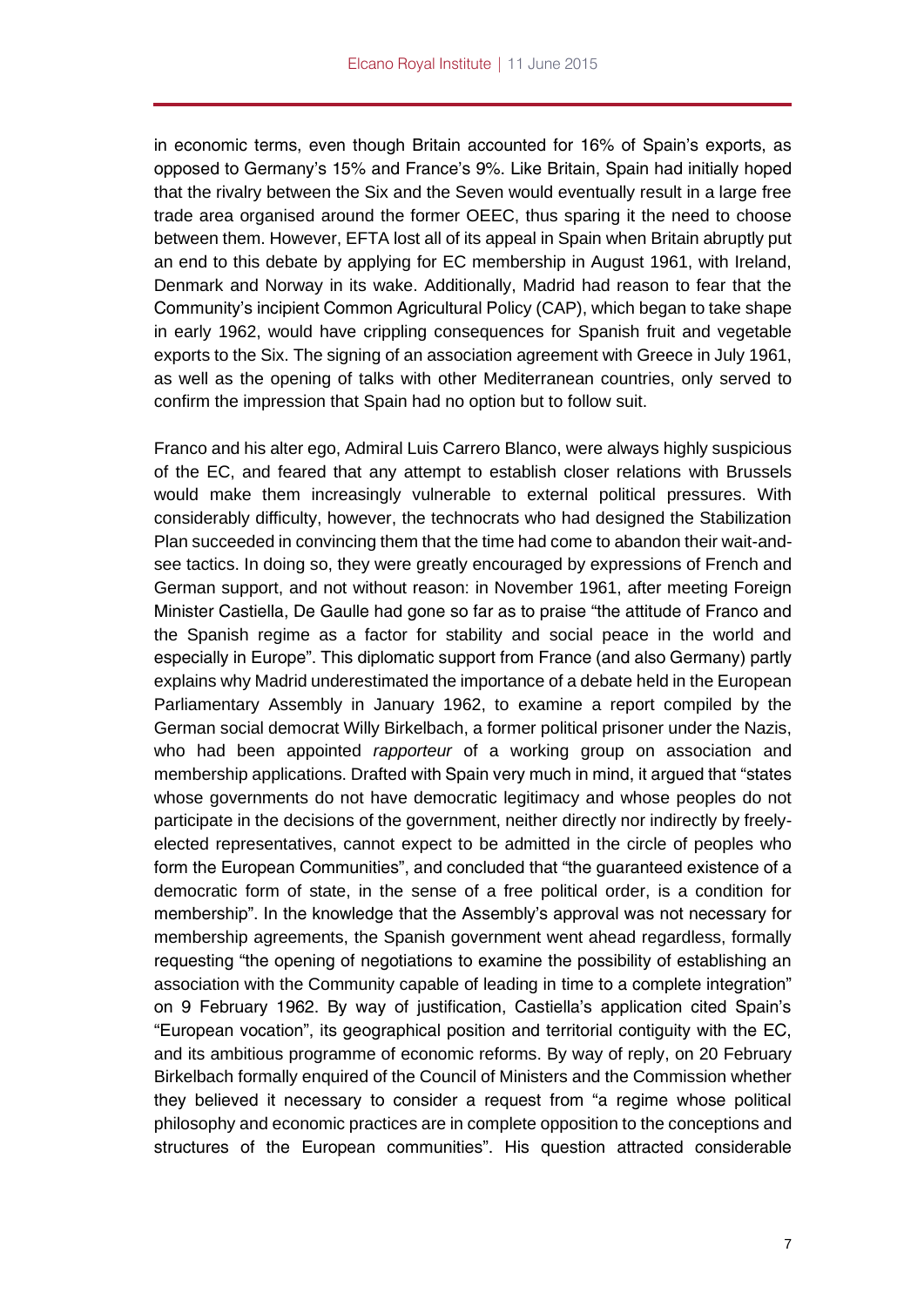attention, not least because it was the first time the Council had ever been faced with a direct oral question from a member of the Parliamentary Assembly.**<sup>6</sup>**

Admittedly, the Birkelbach report had referred to full membership status, and not the type of association agreement contemplated in article 238 of the Rome Treaty and sought by Spain. Furthermore, as the Greek case appeared to demonstrate, association agreements could accommodate different modalities of relationship with the EC. With the benefit of hindsight, however, it would seem that the Spanish government made a major tactical mistake by not requesting a more modest commercial agreement, as its own Ministry of Commerce had recommended. The application for associate status provoked a remarkable reaction from the Franco regime's many enemies in Europe, who mobilised via political parties, trade unions, and the media, in an unprecedented effort to stymie what might otherwise have been an unspectacular diplomatic overture. Although Communist and Socialist activists were particularly vocal in their opposition, Liberals and Christian Democrats also played a prominent role. Most surprisingly, perhaps, non-state actors proved most effective in voicing their concern. In June 1962, over one hundred Spanish opposition leaders, both exiled and resident in Spain, convened at Munich under the auspices of the IV Congress of the European Movement, and came to the conclusion that "integration of any country with Europe, whether in the form of full membership or of association, requires democratic institutions", and produced a catalogue of prerequisites for Spanish membership largely borrowed from the European Convention on Human Rights. The Franco regime's more enlightened spokesmen had argued that associate status would accelerate the country's political evolution, but opposition groups loudly countered that this would deprive it of any incentive to abandon authoritarianism.

True to form, the Franco regime shot itself in the foot by overreacting wildly to these events: on returning from Munich, dissidents residing in Spain were forced to choose between exile and confinement, provoking further expressions of protest from numerous European national parliaments, political parties, trade unions and EC officials. In light of this reaction, and in spite of considerable official French and German sympathy for the Spanish application, at the insistence of the Benelux countries, most notably Belgium, the Council of Ministers decided to reply with a mere *accusé de reception*. To a very large extent, the Community was saved in October 1962 by the Commission's decision to put all applications on hold until negotiations with Britain had been completed. In turn, this allowed Madrid to pin blame for the failure of its application on the EC's internal decision-making crisis.

**<sup>6</sup>** Daniel C. Thomas, 'Constitutionalization through enlargement: the contested origins of the EU's democratic identity', in the *Journal of European Public Policy*, vol. 13, nº 8, December 2006, pp. 1197-1201.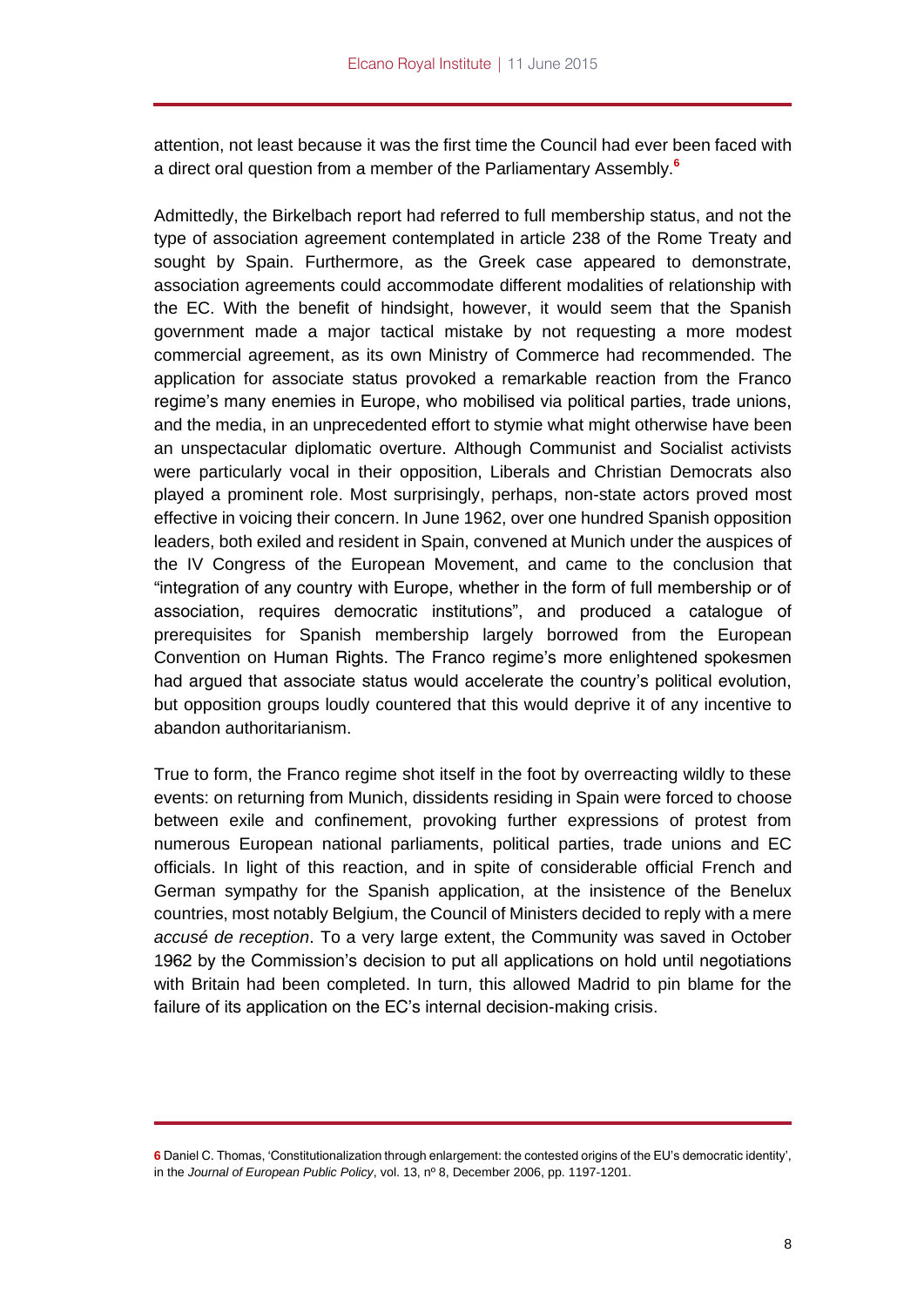Ironically, it was the regime's application for associate status that prompted leading European political actors to make explicit what had hitherto been left intentionally vague. The Birkelbach report thus represents a very early expression of democratic conditionality, which had the additional value of providing the Parliamentary Assembly with a pretext to monitor future political developments in Spain. One author has gone so far as to argue that this episode reveals that the constitutionalization of the EC, defined as the embedding of democratic and human rights principles in its treaties and jurisprudence, did not start with the drafting of a treaty or the crafting of a court opinion regarding the proper exercise of authority within the new community's borders, but with a political struggle to set the rules by which the EC would respond to applications for membership.**<sup>7</sup>** In Spain itself, the general public gradually became aware of the existence of a veto that would only be lifted once the country finally moved towards democracy. As a result, Spain's internal democratization and its membership of the EC increasingly came to be perceived as part and parcel of the same process.

## <span id="page-8-0"></span>**3. Coming to terms with rejection, 1962-75**

In view of the EC's prolonged silence, in January 1964 Foreign Minister Castiella approached Brussels once more, though without explicitly alluding to the goal of associate membership. This finally enabled the EC to reply in June of that year, with a rather modest agreement to examine the economic problems posed for Spain by European integration with a view to finding possible solutions. Though widely regarded as the regime's strongest ally in Europe, De Gaulle once again disrupted Madrid's plans by provoking the 'empty chair crisis', finally solved in January 1966 thanks to the so-called 'Luxemburg Compromise'. Once these obstacles were overcome, in July 1967 Brussels offered Spain a mere preferential agreement on commercial trade (as envisaged in article 113 of the Rome Treaty), a politically neutral formula which gained support in the Community following the military coup in Greece that same year, which led to the first suspension of an association agreement on political grounds.

In the 1960s, relations with the EC became increasingly important to Spain owing to the European dimension of the three factors that most affected its economy, namely foreign investment, tourism and emigration. In the wake of stabilization, European capital gradually began to perform the role previously played by US investments. Similarly, by 1967 over 80 per cent of tourists visiting Spain originated in the Six. Additionally, most of Spain's emigrant workers, whose remittances increased sharply in value, chose EC countries as their destination. Furthermore, rapid economic growth in the 1960s failed to eradicate fundamental economic weaknesses while helping to create new ones, the most important of which was the structure of Spain's foreign trade. Although exports grew rapidly during the 1960s and early 1970s, imports

**<sup>7</sup>** Thomas (2006), pp. 1190-91.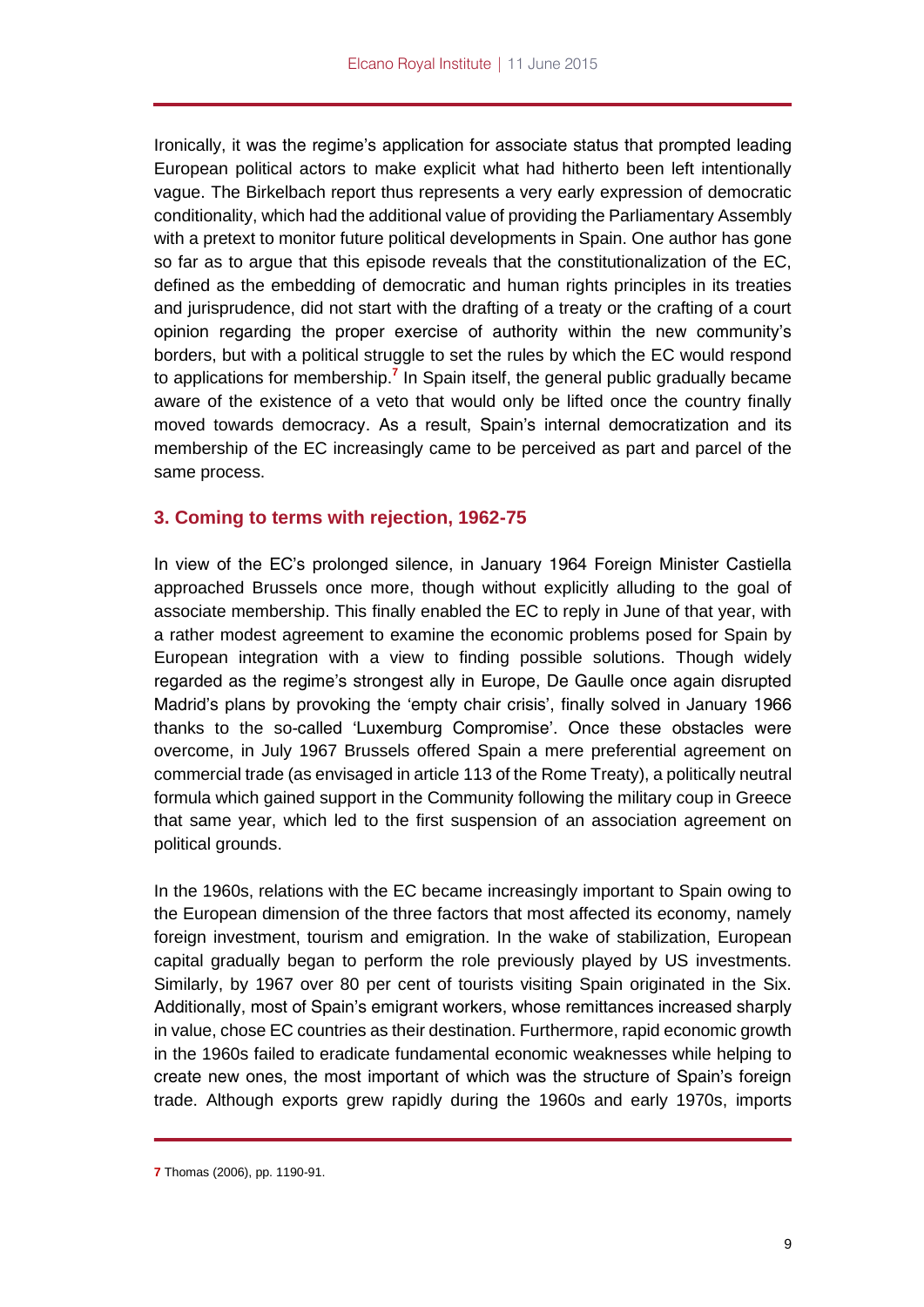advanced even faster, resulting in a steadily worsening trade deficit. What is more, the mix of Spain's trade exchanges gave it a tenuous position in world markets: many of Spain's big export industries, such as steel, textiles and automobiles, faced growing foreign competition as well as stagnating demand. For all these reasons, Madrid hoped that closer relations with Brussels would grant it a greater say in decisions that increasingly affected the Spanish economy. **<sup>8</sup>**

Although the political status of the Preferential Agreement finally signed with Madrid in June 1970 was arguably more modest than that of the association agreements with Morocco and Tunisia, in economic terms it was to prove highly favourable to Spanish interests. The agreement envisaged a significant reduction in tariffs by the EC which greatly boosted Spanish industrial exports to the Six, while the Spanish side was allowed to implement more modest reductions, thereby preventing a massive influx of imports which might have plunged the domestic market into turmoil. As a result, while in 1970 some 46% of Spanish exports went to Community markets, by 1985 the figure had risen to 52%. However, some authors have regretted that the 25% average tariff reduction for industrial goods (as opposed to the EC's 63%) was overly cautious, with the result that Spanish industry –particularly sectors such as shipbuilding- remained over-protected from external competition.

The favourable impact of the Preferential Agreement was significantly undermined by British accession to the EC in January 1973. Until then, Spain had been able to export up to 25% of its agricultural produce to Britain without restriction, but EC membership brought with it new tariff barriers. The signing of a complementary protocol in January 1973 mitigated the impact of enlargement somewhat, but in return Brussels urged Spain to lower its industrial tariffs faster than initially planned, leading to an unsatisfactory stalemate. By this stage, however, growing popular opposition to the regime was seriously impairing its ability to negotiate with the EC and its member states. In December 1970, the death sentences meted out to six ETA activists by a military court –though later commuted by Franco- sparked protests throughout Europe, leading the Commission to warn Madrid of the possible consequences for its relations with the EC. In December 1973, the sentencing of ten trade union leaders to 162 years in prison provoked a similar response. The assassination of Prime Minister Carrero Blanco by ETA that same month triggered a fresh wave of repression, which eventually led to the sentencing and execution of five activists in September 1975, only months before the dictator's death. The regime's refusal to commute the sentences on this occasion resulted in the worst crisis in the history of Spanish-EC relations: all member states (save Ireland) withdrew their ambassadors in protest, and the European Assembly and the Commission successfully demanded that the Council freeze ongoing negotiations to adapt the 1970 Preferential Agreement to the recent enlargement.

**<sup>8</sup>** Powell (1995), p. 23. W. Rand Smith, *The Left's Dirty Job. The Politics of Industrial Restructuring in France and Spain* (University of Pittsburgh Press, Pittsburgh, 1998), p. 24.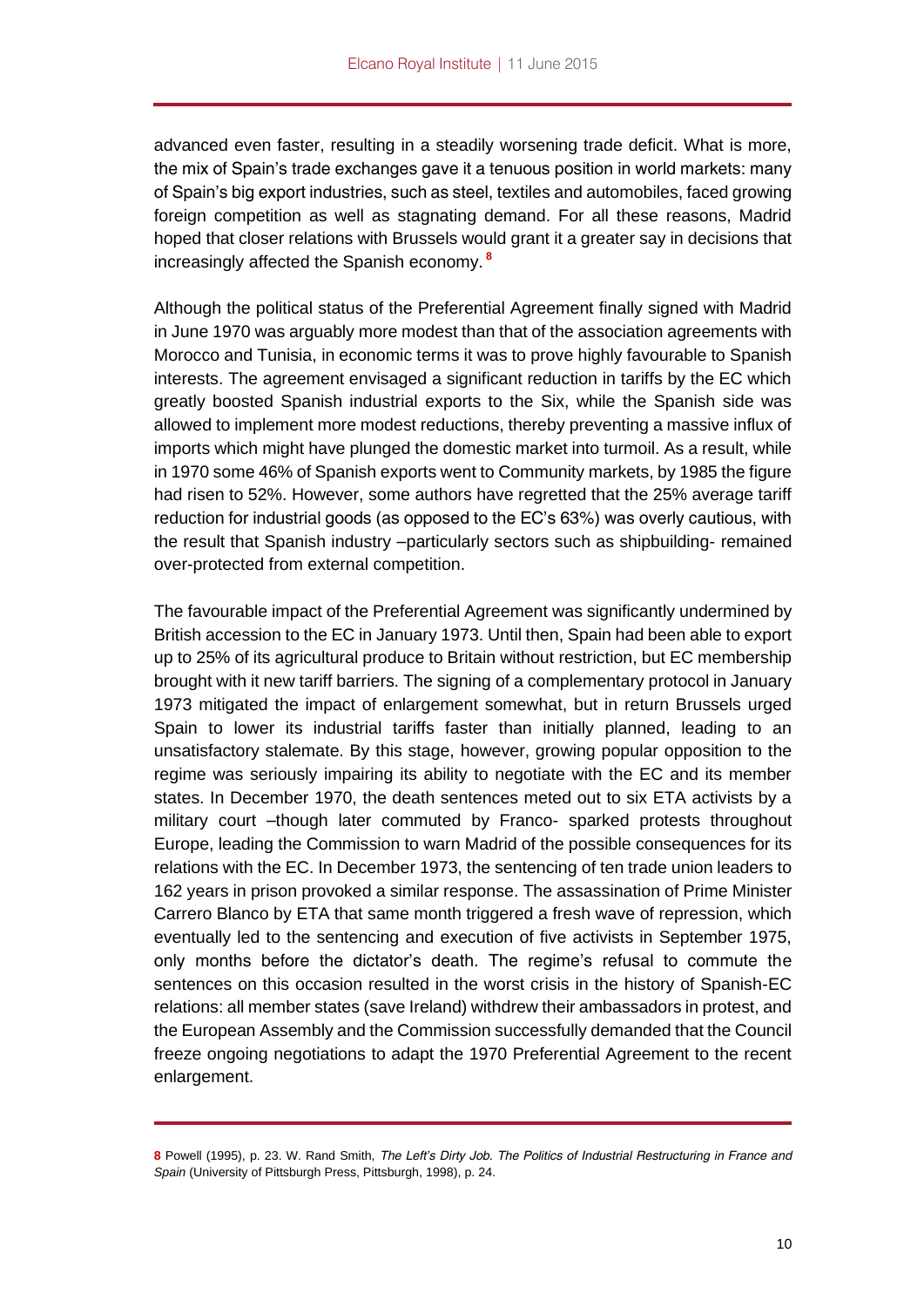With the benefit of hindsight, it may be argued that the EC's strategy towards the Franco regime was generally successful. Had it granted Spain associate status, the regime would have claimed it had been fully accepted by the Western democracies, and authoritarianism would have been strengthened as a result. On the other hand, Spain's indiscriminate exclusion from the European markets would have punished Spanish society at large, and not just the dictatorship. In effect, the Preferential Agreement allowed Brussels to steer a middle course, which had the virtue of contributing to the so-called Spanish economic miracle (in 1959-74 Spain grew faster than any other country in the OECD, save Japan), while at the same time preparing its economy for full EC membership in the not-too-distant future.

At a political level, the EC's decision to keep Franco at arm's length also proved farsighted. By depriving Spain of the real (and imagined) benefits of full integration in a rapidly-developing Community, the EC's veto helped to undermine the ruling authoritarian coalition, elements of which began to regard the regime's continued existence as a hindrance to their present and future prosperity. Additionally, the veto enforced by Brussels, together with the growing prosperity and stability of member states in the 1960s, helped to enhance the appeal of parliamentary democracy as practised in Europe in the eyes of Spanish elites and public opinion at large. More specifically, the EC came to be seen as the embodiment of European values, most notably liberal democracy, and as an antidote to the regime's authoritarianism. It thus came to be widely accepted that democratization would be incomplete unless it was formally sanctioned not only by the major European states, but by the EC institutions as well.**<sup>9</sup>**

Finally, both before and during the transition to democracy proper, the prospect of EC membership provided guarantees and reassurances to those who faced a postauthoritarian future with apprehension. As one author has observed, membership could be expected to guarantee the free movement of capital, the freedom to travel and work abroad, and most importantly, legal protection against arbitrary confiscation of property. As a result, those sectors of the Spanish population who feared that Franco's death might lead to a violent overturning of the established socio-economic order came to regard the EC as an external wall of containment against possible revolutionary excesses. Indeed the same author has gone so far as to argue that, if such external guarantees had existed in the 1930s, those apprehensive about the consequences of democratization would have been far less inclined to take up arms against the II Republic.**<sup>10</sup>**

**<sup>9</sup>** See Charles Powell, 'International Aspects of Democratizion: the Case of Spain', in Laurence Whitehead, *The International Dimensions of Democratization* (Oxford University Press, Oxford, 1996), pp. 293-300.

**<sup>10</sup>** Laurence Whitehead, 'International Aspects of Democratization', in Guillermo O'Donnell, Philippe C. Schmitter & Laurence Whitehead, *Transitions from Authoritarian Rule. Comparative Perspectives* ( Johns Hopkins University Press, Baltimore, 1986).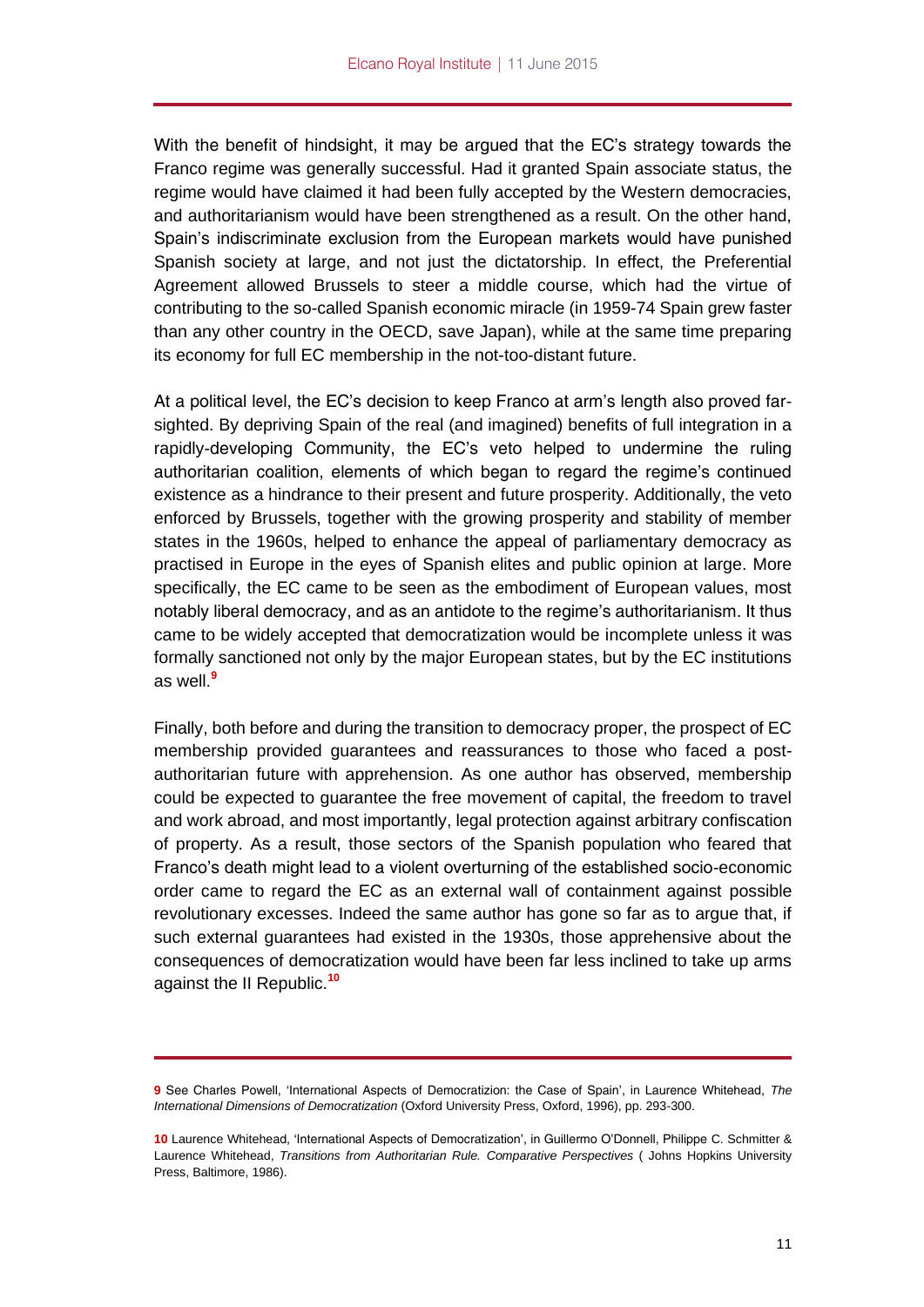## <span id="page-11-0"></span>**4. Spain and the EC, from dictatorship to democracy**

Franco's death on 20 November 1975 was greeted with a combination of relief and hope by the EC. In his coronation speech two days later, King Juan Carlos proclaimed Spain's commitment to full integration in Europe's major institutions, a goal subsequently reaffirmed by prime minister Carlos Arias Navarro, who had replaced Carrero Blanco in early 1974. By so doing, they effectively invited the EC (and the Council of Europe) to monitor internal developments closely, and to pass judgement as to when and how the political requisites for membership should be met.

Largely in an attempt to strengthen the king's standing at home, the EC Council of Ministers agreed to resume talks with Madrid in early 1976, even before the new government had provided significant evidence of its democratizing intentions. This prompted a major debate on Spain in the Parliamentary Assembly, in the course of which Socialist and Communist members dismissed Arias Navarro's programme as a half-hearted liberalization of the existing political system. A tour of the nine EC capitals by Foreign Minister José María de Areilza, a committed liberal who lacked genuine authority, failed to convince his hosts of the government's ability to carry out far-reaching reforms. Relations soured further in April, following the arrest of political leaders who had met to announce the creation of a unified opposition platform, prompting a formal protest from EC heads of government which greatly embarrassed the young king. A month later the Parliamentary Assembly adopted a text produced by its *rapporteur* on Spain, Maurice Faure, which once again linked Spanish membership of the EC to progress on the road to democracy. Faure specifically condemned Arias Navarro's plans for a bicameral Cortes, in which a democratically elected Congress would co-exist with a 'corporatist' Senate, on the grounds that such an arrangement "would not measure up to the democratic standards we in the countries of Western Europe set for ourselves". Significantly, he also objected to the government's attempts to exclude communists from the first elections, arguing that "the legal existence of communist parties is a characteristic common to our Western democracies", and consequently a requisite for Spanish accession to the EC. Although the king's decision to dismiss Arias Navarro and replace him with Adolfo Suárez in July 1976 was largely the consequence of his failure to provide effective leadership at home, mounting European pressure in favour of democratization also played a significant role.

Suárez's appointment led to an immediate improvement in Spain's political relations with the EC. After discussing his programme with government and opposition representatives in Madrid, Faure agreed to give him the benefit of the doubt, and in December 1976 he returned to Spain to express the Parliamentary Assembly's satisfaction at the success of the referendum on the decisive Law for Political Reform, which paved the way for free elections in June 1977. Before these took place, in April the Assembly responded to the legalization of the Communist Party with a resolution that amounted to an enthusiastic endorsement of Suárez's performance thus far. Finally, in July the European parliamentarians greeted Spain's first free elections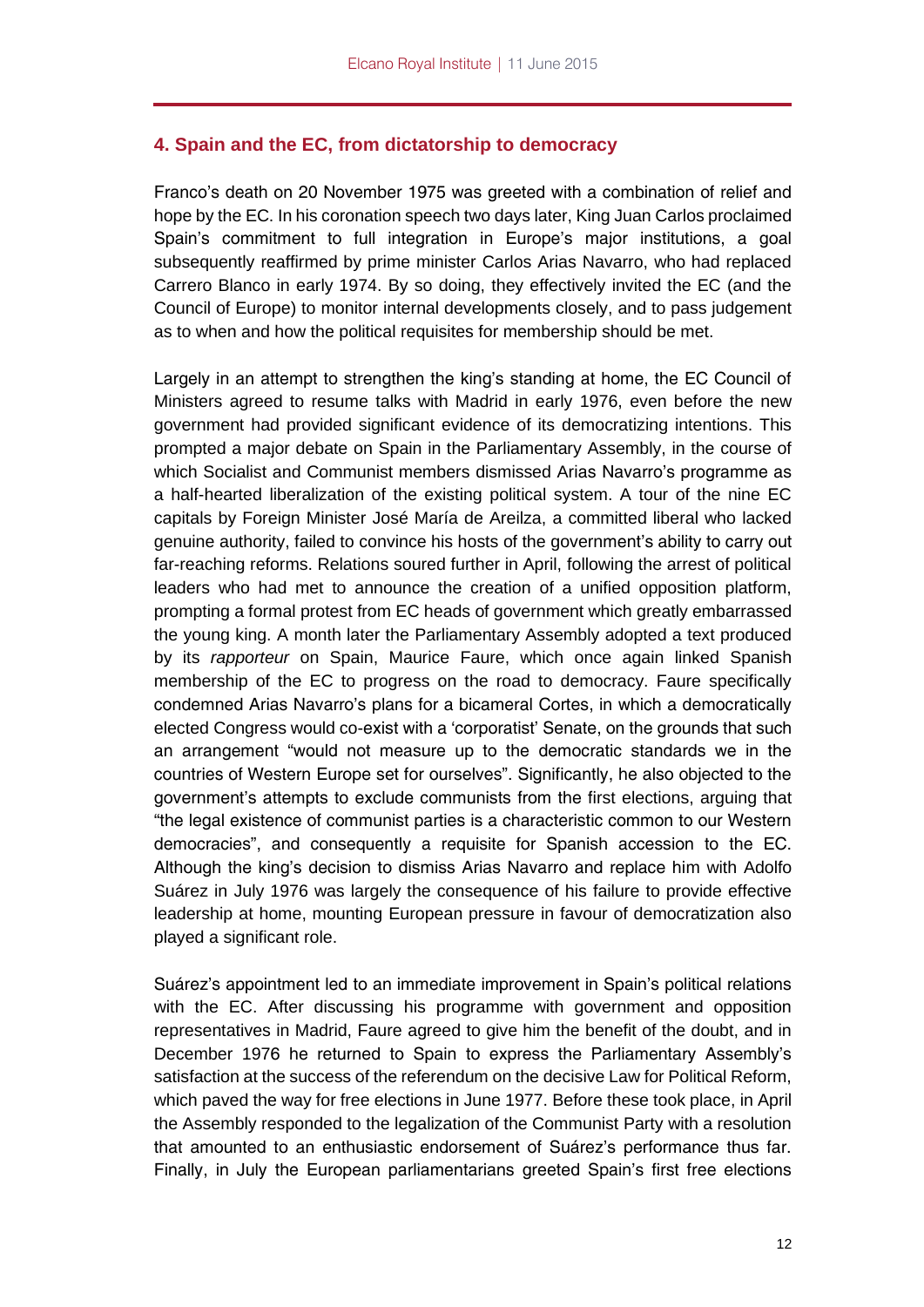since 1936 with a resolution expressing the "political will to see Spain occupy its place in the European Community as soon as possible", in view of which the second Suárez government immediately submitted its membership application. That autumn, the prime minister embarked on his first –and last- tour of the nine EC capitals, in the course of which it became apparent that, in spite of having met the political requisites laid down by Brussels, the road to full membership would be a difficult one. Nevertheless, this external endorsement of Spanish democratization by the EC was extremely important in the eyes of domestic political actors and the public at large.

Membership of the EC was thus sought for essentially political motives. Given the widely-shared perception that there was a strong causal link between the establishment of a democratic political system and accession to the EC, only the latter's recognition could render the new parliamentary monarchy fully legitimate in the eyes of most Spaniards. Furthermore, the consolidation of the new democracy could best be underpinned by EC membership, which would somehow prevent Spain from sliding back into authoritarianism. It is interesting to note, in this regard, that the symbolic importance attached to EC membership appears to have been considerably greater in Spain than in Portugal or Greece, the other two southern European countries undergoing democratization at the time. This has been attributed to the fact that, while Spain was totally excluded from European institutions during the post-war years on account of Franco's 'original sin', alluded to earlier, Portugal was allowed to join both NATO and EFTA, while Greece, which was a member of both the Alliance and the Council of Europe, also enjoyed a closer relationship with the EC on account of its association agreement of 1962. Furthermore, the accommodating attitude of some European states towards the Greek military dictatorship established in 1967 appears to have undermined the EC's prestige in the eyes of many Greeks. This may partly explain why in Spain the goal of EC accession enjoyed the unwavering support of all major political parties, including the communists, while in Greece and Portugal it failed to attract the unanimous support of either their parliaments or their people.**<sup>11</sup>**

Three additional motives for seeking accession deserve mention here. Above all, EC membership was seen by many as the best means of overcoming decades –perhaps centuries- of social, political and economic backwardness. Of course the notion that only closer ties to Europe could lift Spain from its state of prostrate insignificance was hardly new: in the aftermath of the Spanish-American War of 1898, in which Spain had lost its remaining major colonies (Cuba, Puerto Rico and the Philippines), a new generation of intellectuals and politicians had come to precisely this conclusion, and in 1910 the philosopher José Ortega y Gasset had gone so far as to declare that 'Spain is the problem, and Europe the solution'. What is remarkable is not so much the fact that this diagnosis rang as true in the 1970s as it had over sixty years earlier, but rather that it was specifically relevant to Spain's integration in a Community based

**<sup>11</sup>** Charles Powell, *Cambio de régimen y Política exterior: España, 1975-1989*, in Javier Tusell, Juan Avilés and Rosa Pardo (eds.), *La política exterior de España en el siglo XX* (Biblioteca Nueva, Madrid, 2000), pp. 415-419.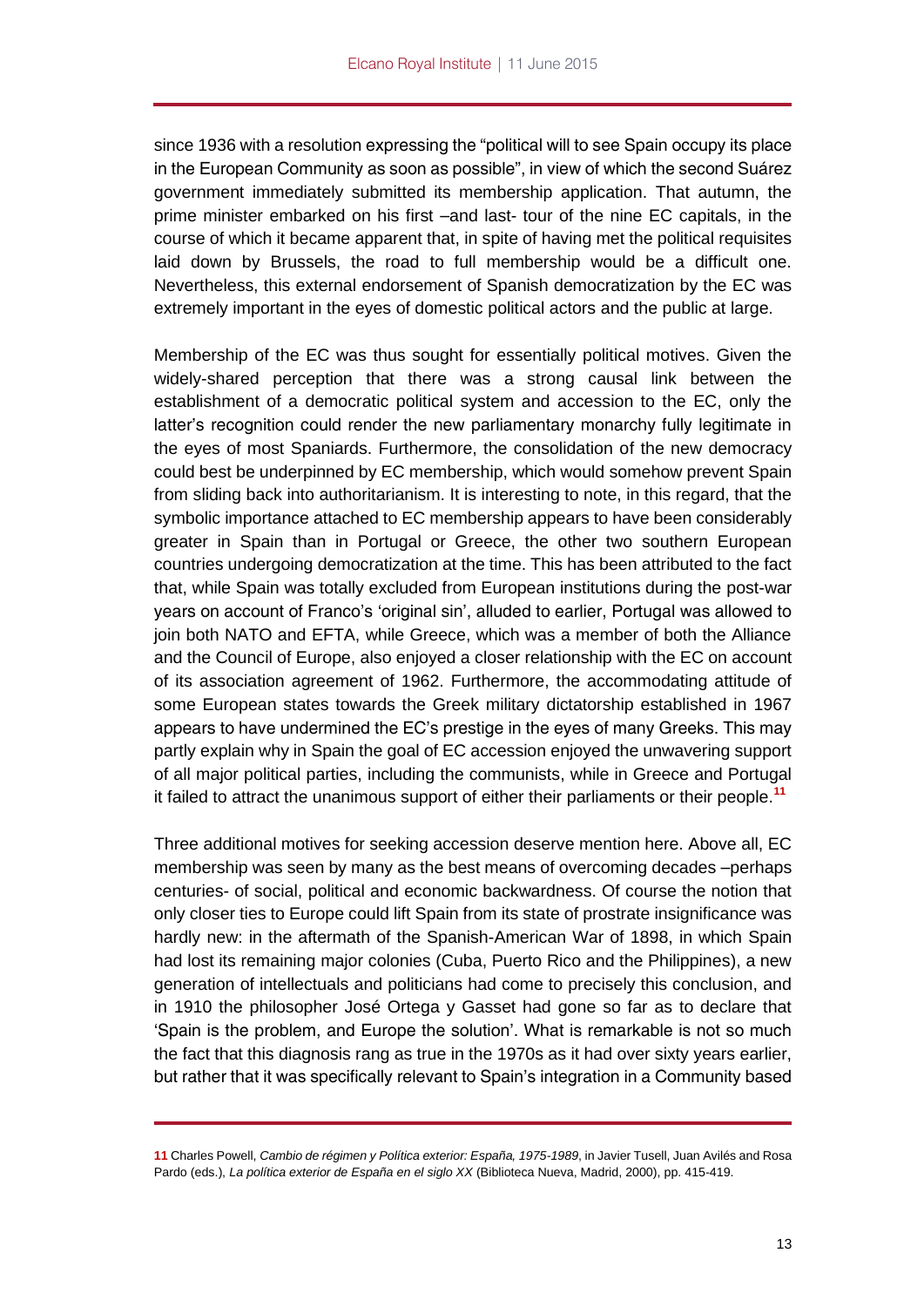on the notion that member states' interests could best be advanced (and protected) by pooling their sovereignty. In short, the idea that a combination of 'less Spain' and 'more Europe' would enable the country to overcome many of its long-standing structural problems sat comfortably with the goal of integration in a supranational entity. This partly explains why Spaniards would later remain enthusiastic supporters of the process of European integration: 'deepening' could hardly be regarded as a threat by those anxious to overcome an unhappy past in a Community which appeared to embody the promise of a better future.

Secondly, EC membership was widely perceived as a means of overcoming decades of international isolation and irrelevance. In this sense, accession has been described as a cure for the collective inferiority complex nurtured by Spaniards for generations, which cannot be attributed exclusively to the feelings of rejection accumulated during the Franco era.**<sup>12</sup>** Though Francoism did nothing to dispel them, doubts as to Spain's 'Europeanness' in other parts of the continent long predated the Civil War and the dictatorship. As one author has argued, Spain was on the outer limits of the concept of Europe held by most Europeans who had considered themselves such for some time.**<sup>13</sup>** This would explain, for example, why King Juan Carlos felt the need to use his coronation speech to solemnly remind the world that "the idea of Europe would be incomplete without reference to the presence of Spain and without consideration for the activities of my predecessors. Europe must take Spain into account, because we Spaniards are European". In spite of the above, it is nevertheless true that most Spaniards attributed the duration and intensity of Spain's international isolation primarily to the Franco's regime, which is why many associated democracy not just with Europe, but with a more dignified international status overall.**<sup>14</sup>**

Finally, EC membership was also attractive in the 1970s because it was widely believed it would help defuse mounting centre-periphery tensions. During the transition to democracy, peripheral nationalists (in Catalonia and the Basque Country particularly), paid lip service to the notion that remaining within Spain would be less unpalatable if it proved compatible with accession to the EC. Implicitly, the hope was that by devolving competences 'downwards' to the regions and 'upwards' to Brussels, the Spanish state would gradually wither away, enabling the former to establish closer direct links with EC institutions. Though these assumptions turned out to be largely

**<sup>12</sup>** José María Jover, 'La percepción española de los conflictos europeos: notas para su entendimiento', in *Revista de Occidente*, 57, 1986, pp. 39-40.

**<sup>13</sup>** Roberto Mesa, 'La posición internacional de España. Entre el centro y la periferia', in *Leviatán*, no. 33, 1988, p. 42.

**<sup>14</sup>** Berta Álvarez Miranda, *El Sur de Europa y la adhesión a la Comunidad: los debates políticos* (CIS, Madrid, 1996), pp. 311-40.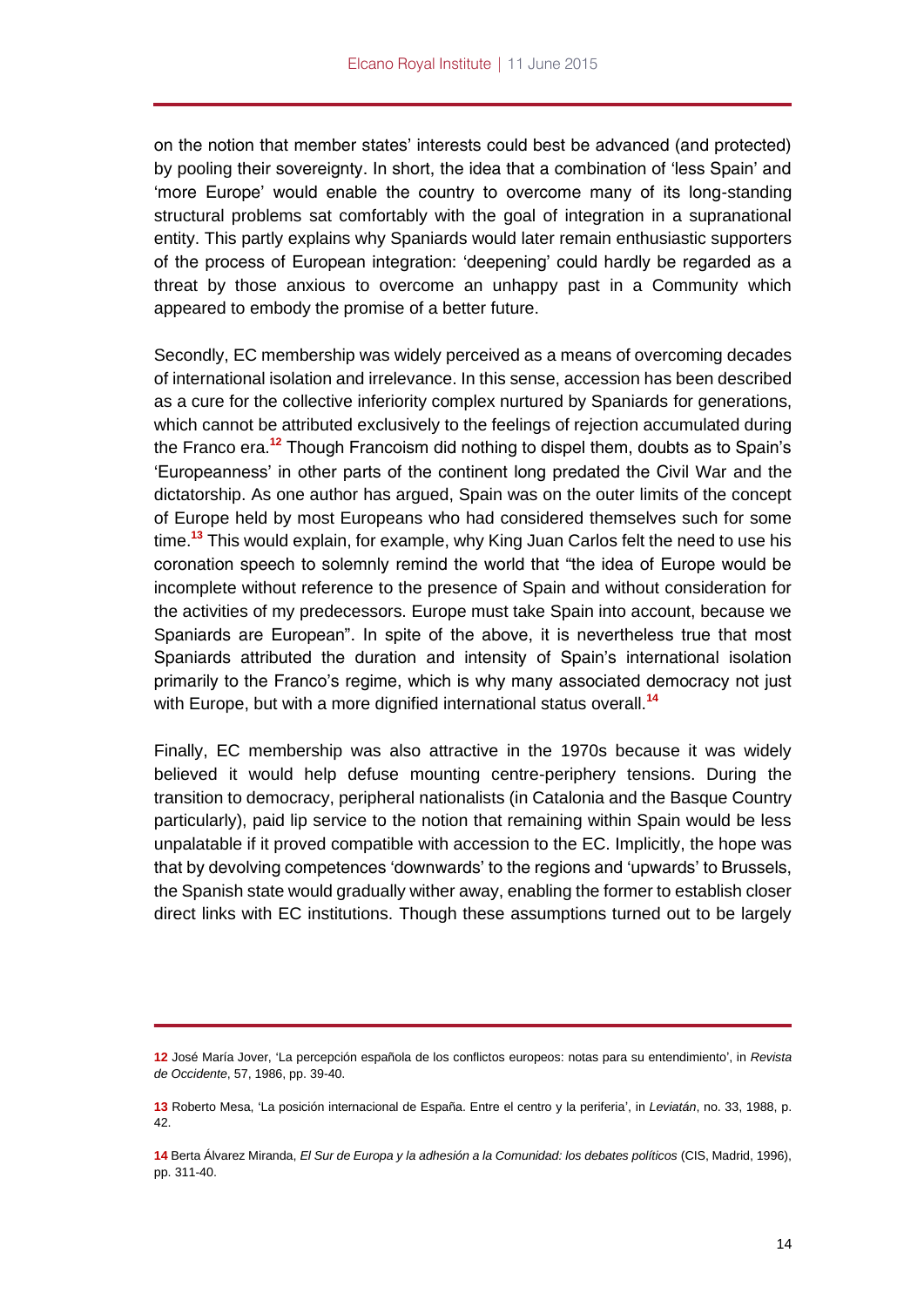unfounded, they certainly proved useful during membership negotiations, ensuring the support of the major nationalist parties for the central government's efforts.**<sup>15</sup>**

In addition to these essentially political motives, there were of course very powerful economic arguments in favour of Spain's application. As already mentioned, the Spanish economy had experienced very significant development in 1959-74, but the engines of growth (emigrants' remittances, tourism, foreign investment and technological imports) had begun to falter in the wake of the 1973 international oil crisis. Furthermore, Spain's industrialization model, based on protectionism, tariff barriers and considerable state intervention, had become out-dated. Experts thus increasingly saw EC membership as a means by which to modernize the Spanish economy by exposing it to much-needed open market discipline.**<sup>16</sup>**

However, it was above all the starkly asymmetric nature of its commercial relations with EC member states that added a special sense of urgency to the Spanish application. In 1977, 48% of its exports were bought by EC member states (and as much as 57% of its agricultural produce, including 80% of its fruits and vegetables), while 30% of its imports came from the Nine (including 39% of its industrial goods). Isolation from Europe made no economic sense, and the cost of non-membership would greatly outweigh the cost of adapting to integration. The fact that some nine hundred thousand Spaniards were then earning a living in EC countries was a secondary, though by no means insignificant, consideration. Finally, the Spanish government feared that any delay in lodging its application for membership would allow Brussels to concentrate on Greece and Portugal –who had submitted theirs in June 1975 and March 1977, respectively- thereby giving the EC an excuse to delay consideration of Spain's case until these had been resolved. Despite the reticence of many member states, with considerable French assistance Greece later succeeded in distancing itself from the two Iberian candidates, joining the EC in 1981.**<sup>17</sup>**

Madrid's application was received with a mixture of joy and apprehension by the Nine. Like those of Greece and Portugal, Spain's request reflected the progress of democracy in Europe, as well as a gratifying recognition of the EC's growing prestige. However, unlike the other two southern European applications, it caused serious concern on account of the size and structure of the Spanish economy. More specifically, the Commission and a number of European capitals were alarmed by the competitiveness of some of Spain's agricultural products, the size of its fishing fleet,

**<sup>15</sup>** Miguel Ángel Quintanilla Navarro, *La integración europea y el sistema político español: los partidos políticos españoles ante el proceso de integración europea, 1979-1999* (Congreso de los Diputados, Madrid, 2001), pp. 126- 142.

**<sup>16</sup>** Carlos Closa & Paul Heywood, *Spain and the European Union* (Palgrave Macmillan, London, 2004), p. 14.

**<sup>17</sup>** Raimundo Bassols, *España en Europa. Historia de la adhesión a la CE, 1957-85* (Estudios de Política Exterior, Madrid, 1995), pp. 169-70.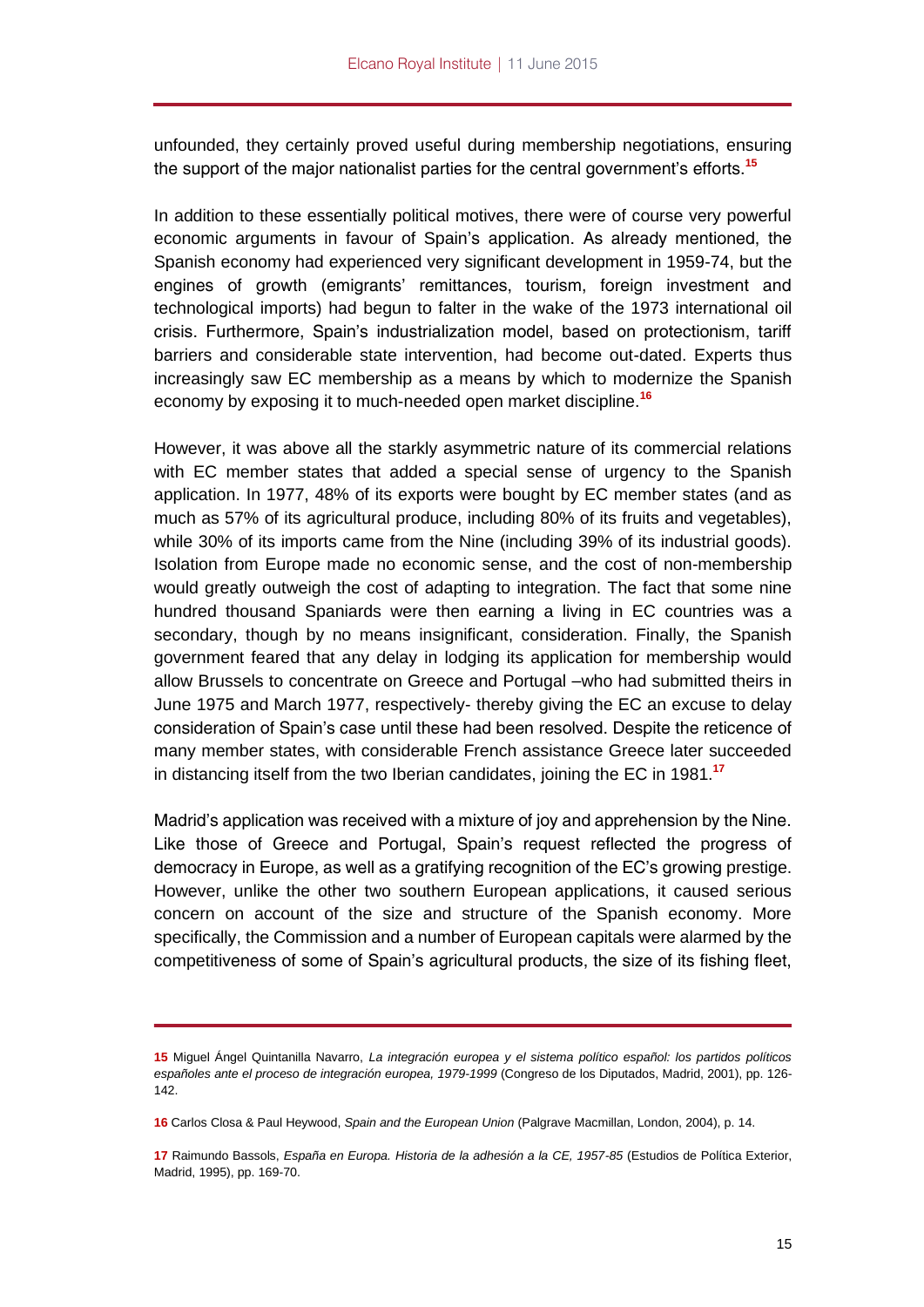the possible future mobility of its workforce and the relative poverty of some of its regions.**<sup>18</sup>**

In a nutshell, Spain's accession negotiations can be described as the process whereby EC industrial goods were granted access to the Spanish market in exchange for Spanish agricultural products gaining access to those of the Nine. In Spain itself, the difficulties encountered have generally been attributed to French (and to a lesser extent, Italian) opposition, which certainly contrasted with the more constructive attitude of Germany and even Britain. However, it should be remembered that the opening of negotiations came at the worst possible moment. In 1979, Europe plunged into the second economic crisis of the decade, when it was still reeling from the effects of the first. Furthermore, serious disagreement over the structure of the EC budget, the future of the CAP and the so-called 'British Rebate' resulted in an almost unprecedented internal paralysis.

The first phase of the negotiations opened with Spain's application on 28 July 1977, to which the Commission responded with a favourable opinion in November 1978. (In February of that year Suárez had made one of his closest political allies, Leopoldo Calvo Sotelo, minister responsible for negotiations with the EC). Following its approval by the Council of Ministers and the European Parliament, formal negotiations started in February 1979. France, however, immediately instigated a variety of delaying tactics, such as the request that the Commission provide a '*vue d'ensemble'* before allowing negotiations to get underway. Despite their public support, other member states, ostensibly scandalised by France's attitude, chose to hide comfortably behind Paris's position, artfully concealing their own misgivings. Alarmed by France's attitude, in November 1979 Suárez travelled to Paris to meet President Valéry Giscard d'Estaing and Prime Minister Raymond Barre, but to little avail.**<sup>19</sup>**

Spanish fears were confirmed in June 1980, when the French president publicly announced that the Iberian enlargement (but not Greek accession) would have to wait until the consequences of British membership had been fully digested. Although in Spain this position was initially attributed to the upcoming presidential elections scheduled for May 1981, and the need to woe voters in southern France, it was in fact strongly reminiscent of De Gaulle's stance towards Britain and the CAP in the 1960s, in the sense that the ultimate goal was to modify the internal rules of the game in France's favour before the next enlargement deprived it of the ability to do so. This was largely confirmed by the fact that the socialist François Mitterrand, after duly

**<sup>18</sup>** Spain's accession implied a 25% increase in the EC's agricultural workforce; a 30% increase in arable land; a 48% increase in fresh fruit production; and a 59% increase in olive oil production. Furthermore, Spain's fishing fleet totalled 70% of the fleet of the Nine; following its accession, one out of every three fishermen in the EC would be Spanish.

**<sup>19</sup>** Julio Crespo MacLennan, *Spain and the Process of European integration, 1957-85* (Palgrave, Basingstoke, 2000), p. 161.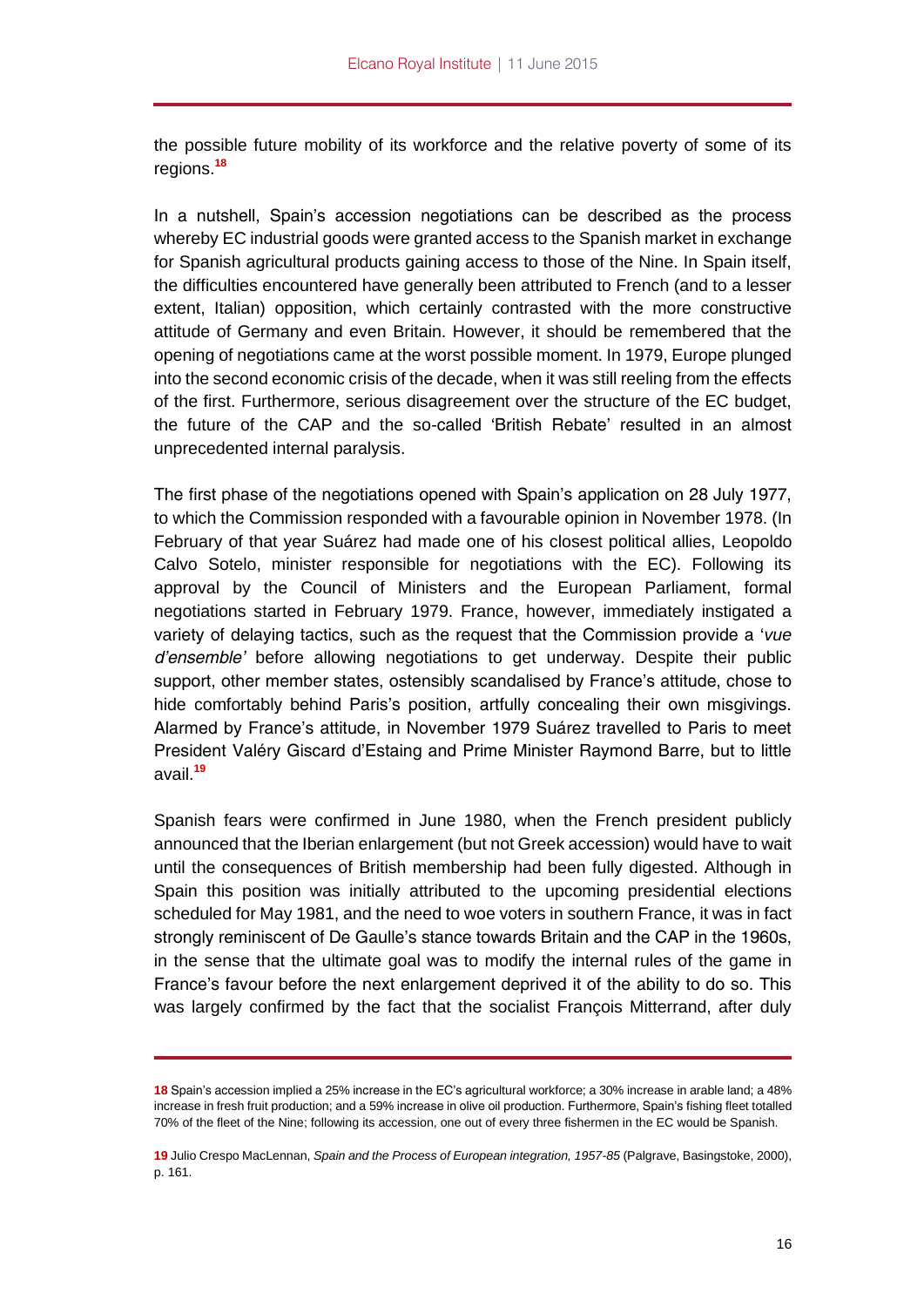defeating Giscard d'Estaing in the presidential election, was soon pursuing a very similar policy to that of his conservative predecessor. This became evident in June 1982 during his first official visit to Spain, when he demanded that the Commission draft a new 'inventory' of the problems posed by enlargement. In short, negotiations reached a stalemate because France insisted on reforming the financing of the CAP before enlargement so as to prevent Spain's accession from harming its interests, while Germany initially refused to increase its overall contribution to the EC budget in order to make this possible. To make matters worse, this European *impasse* coincided with a deep political crisis in Spain itself, which led to Suárez's resignation as prime minister and leader of his party in January 1981, and the subsequent coup attempt in February, both of which further undermined Madrid's bargaining position. Nevertheless, Spaniards were pleased by the Commission's formal condemnation of the coup, and the European Parliament's call for an acceleration in accession negotiations. By that stage, the idea that EC membership would help to underpin democratic consolidation was widely adhered to both in Spain and abroad.

Lack of progress in the negotiations encouraged domestic actors to air their concern about the economic consequences of accession. Since Spanish agricultural products did not have a viable alternative to EC markets, industrialists feared that the government would seek a favourable trade-off at their expense. Though generally supportive of EC membership, the Confederación Española de Organizaciones Empresariales (CEOE), Spain's leading business association, feared that the elimination of industrial tariffs would open them up to devastating competition from more efficient European firms, and therefore advocated a very long (ten-year) transition period. Later, in 1982, it was particularly outspoken in its criticism of the government for having agreed to introduce value added tax (VAT) from the moment of accession, as the Commission had requested. More generally, CEOE leaders feared that, due to their domestic political difficulties, Suárez (and later Calvo Sotelo) would accept highly unfavourable terms in a desperate attempt to conclude negotiations at any cost. Paradoxically, while this criticism may have undermined the standing of both prime ministers in the eyes of some voters, it probably strengthened the bargaining position of Spanish negotiators as well.**<sup>20</sup>**

Throughout his time in office, Suárez, who spoke neither English nor French, showed little interest in Community affairs, and only visited Brussels once, in November 1977. Though he remained committed to the goal of EC membership throughout his premiership, the fact that progress in the negotiations was at best unspectacular partly explains his aloofness. It is also interesting to note that he was careful never to link EC and NATO membership, probably because he always harboured doubts about the latter, which was also far more controversial. Suárez had initially feared that serious disagreement over foreign policy might jeopardise the badly-needed domestic

**<sup>20</sup>** Closa & Heywood (2004), p. 21. Rachel Jones, *Beyond the Spanish State. Central Government, Domestic Actors and the EU* (Palgrave, Basingstoke, 2000), pp. 24-51.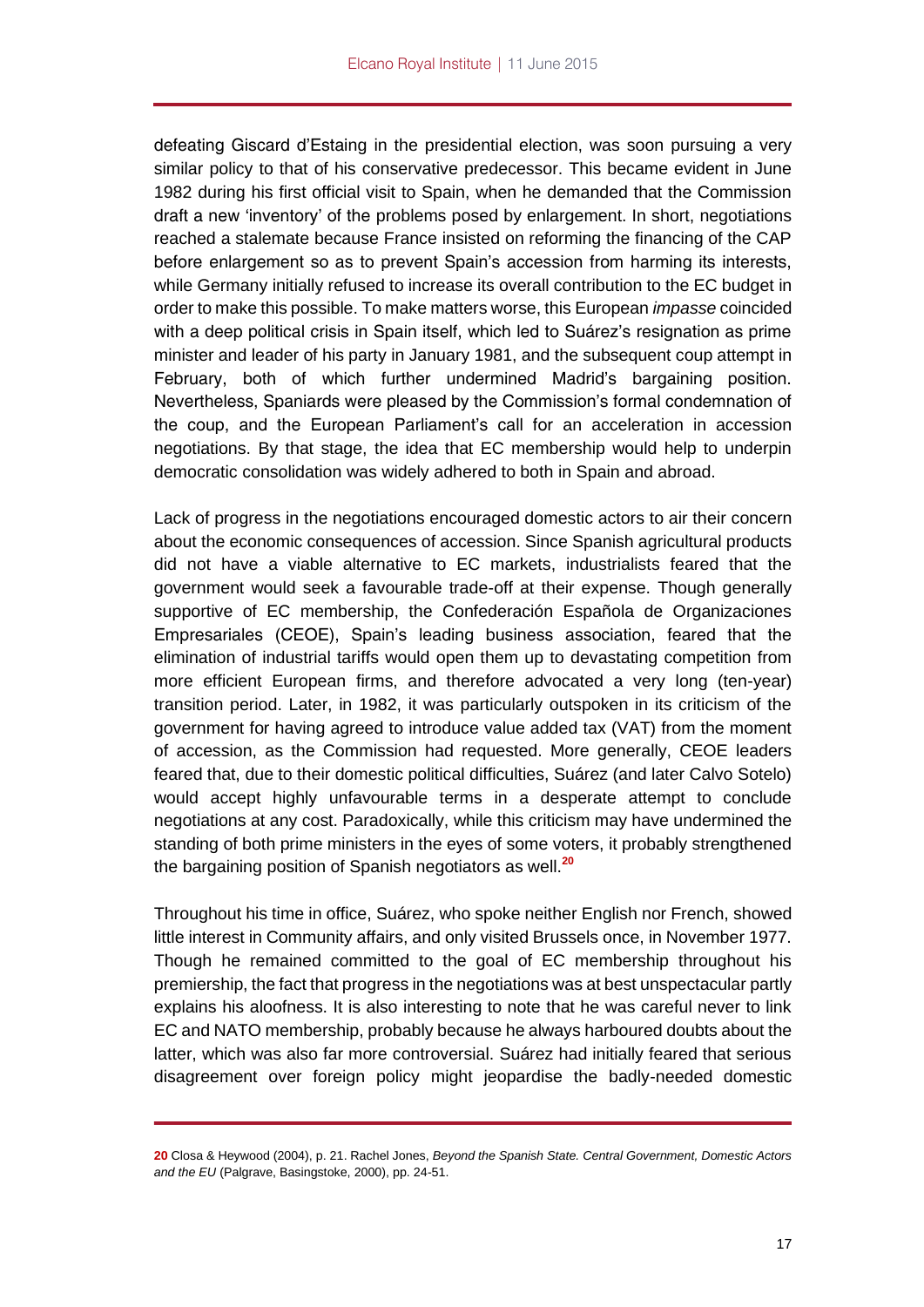consensus successfully forged during the constituent process; once the new Constitution had been adopted in December 1978, however, the major left-wing parties, which remained strong supporters of EC membership, became increasingly vocal in their opposition to NATO.

Suárez's successor, Calvo Sotelo, held a slightly different view of Spain's role in the world, and in his inaugural speech in February 1981 he promised to pursue a "European, democratic and Western" foreign policy. Calvo Sotelo was strongly committed to the Atlantic alliance, and saw no contradiction between Spain's future presence in NATO and its willingness to play a more active international role. Seen in this light, Spain's application for NATO membership in December 1981 (which had been endorsed by Parliament in October) was partly designed to strengthen its appeal in the eyes of other signatories of the Washington Treaty who also belonged to the EC, by proving Spain's commitment to the defence of the West. In other words, for Calvo Sotelo, EC and NATO membership were not only perfectly compatible, but mutually reinforcing. **<sup>21</sup>**

Spain formally joined NATO in May 1982, unleashing a wave of political turmoil that made serene and informed debate on Spanish foreign policy virtually impossible. Curiously, the possible impact of this decision on the on-going negations with the EC was hardly ever raised in public. Nevertheless, some critics did argue that NATO membership would make Spain a less attractive candidate in the eyes of the EC, on the somewhat bizarre grounds that a country so clearly aligned with Washington would have fewer chances of acting as a 'bridge' between Europe and Latin America.

## <span id="page-17-0"></span>**5. Negotiating in earnest (1982-86)**

The landslide victory won by Felipe González's socialist party (PSOE) in the October 1982 elections provided the new government with a strong popular mandate, such as Suárez had never enjoyed. For both political and economic reasons, EC membership was González's foreign policy priority.<sup>22</sup> Intellectually, the new prime minister's outlook was strongly influenced by the so-called 'Generation of 1914', and in particular Ortega y Gasset, who as early as 1909 had urged the PSOE to be the "party that will make Spain European". For González, membership of the Community had considerable symbolic value, since it represented a chance not only to overcome the international isolation of the Franco period, but also what the prominent philosopher had called

**<sup>21</sup>** Leopoldo Calvo Sotelo, *Memoria viva de la transición* (Plaza & Janes, Barcelona, 1990), pp. 126, 144 and 233- 34.

**<sup>22</sup>** Inevitably, lack of progress in negotiations hurt the EC's popularity somewhat. In April 1980, 58% of Spaniards had espoused favourable views on membership, 13% were divided and only 5% were against. By October 1982, those in favour had dropped to 48%, uncertainty had increased to 24%, and rejection rose slightly to 7%. However, In Portugal during this period those with favourable views of EC membership never exceeded 25% of the population. Eurobarometer, 18, December 1982.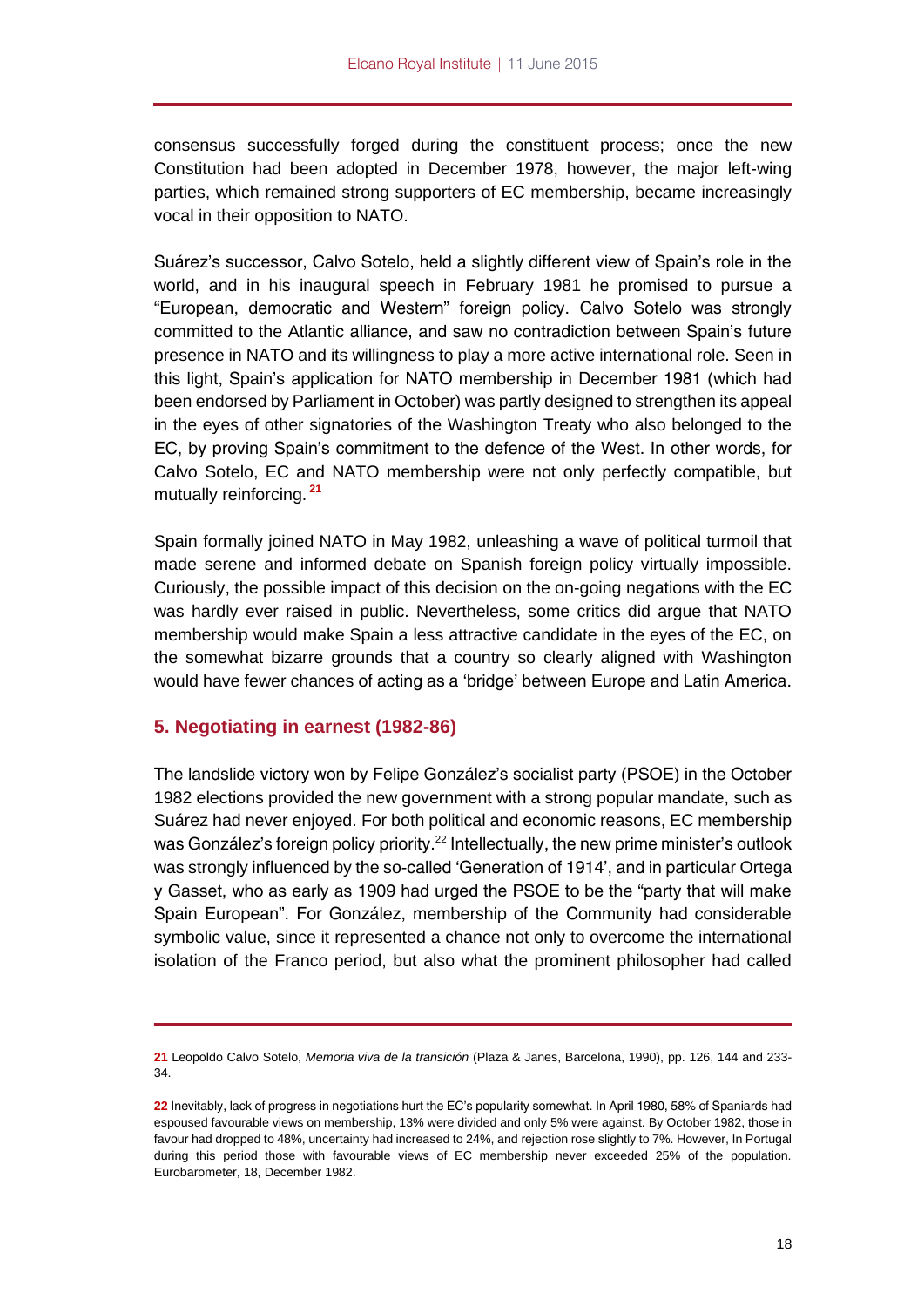Spain's 'Tibetization', by which he meant its exclusion from the European cultural mainstream.

From an economic viewpoint, if anything EC membership seemed more urgent in 1982 than it had in 1977. Partly due to the uncertainty generated by the transition to democracy, Spain's economic performance during the intervening years had been poor: whereas most other European nations had rebounded from the 1973 oil shock by 1976, Spain never fully adjusted. The result was a sharp increase in unemployment and inflation, and a worrying decline in foreign investment. Furthermore, in order to prepare the economy for EC membership, the government faced the task of reforming an outmoded small-scale agricultural sector, an ill-adapted financial system hobbled by undercapitalized banks and securities markets, and an industrial sector handicapped by inefficient state-run firms. Although the economic reforms adopted by the PSOE proved socially painful- with unemployment rising from 15.6% in 1982 to 21.1% in 1985- the government's popularity allowed it to ride the storm without great discomfort. The prospect of EC membership thus became both a pretext and a catalyst for the modernization and opening-up the economy to the outside world, as well as for adapting an outdated state bureaucracy to the new needs and demands of Spanish society.**<sup>23</sup>**

As other candidates to EC membership had already discovered, what proved decisive in the Spanish case was not so much the bilateral negotiations between Brussels and Madrid, but rather the discussions between existing member states, which had to reach an agreement first regarding the cost of enlargement and the ensuing burdensharing. (Generally speaking, a candidate country does not have a great deal to negotiate, other than the rate at which it complies with the rules of the club that it plans to join, namely the *acquis communautaire*). Increasingly aware that this would essentially require a prior understanding between France and Germany, González and his government focused their efforts on furthering bilateral ties with Paris and Bonn. This decision also made good economic sense, since these two countries were also Spain's major trading partners: by 1984, they accounted for 54% of Spanish imports (25% per cent from France and 29% per cent from Germany) and 50% of exports (with 30% per cent going to France and 20% per cent to Germany). Furthermore, between them they provided a quarter of all foreign direct investment.

Initially, Mitterrand did not seem very willing to make concessions to González, despite their ideological affinity. In line with his predecessor's approach, in December 1982 he announced that the reform of the CAP and a solution to the British contribution to the EC budget should precede enlargement. Consequently, Madrid sought the complicity of the German Chancellor, the Christian Democrat Helmut Kohl, who was whole-heartedly in favour of enlargement for political, economic and geostrategic reasons. González duly visited Kohl in May 1983 to offer him his

**<sup>23</sup>** Charles Powell, *España en Democracia* (Plaza & Janes, Barcelona, 2001), p. 357.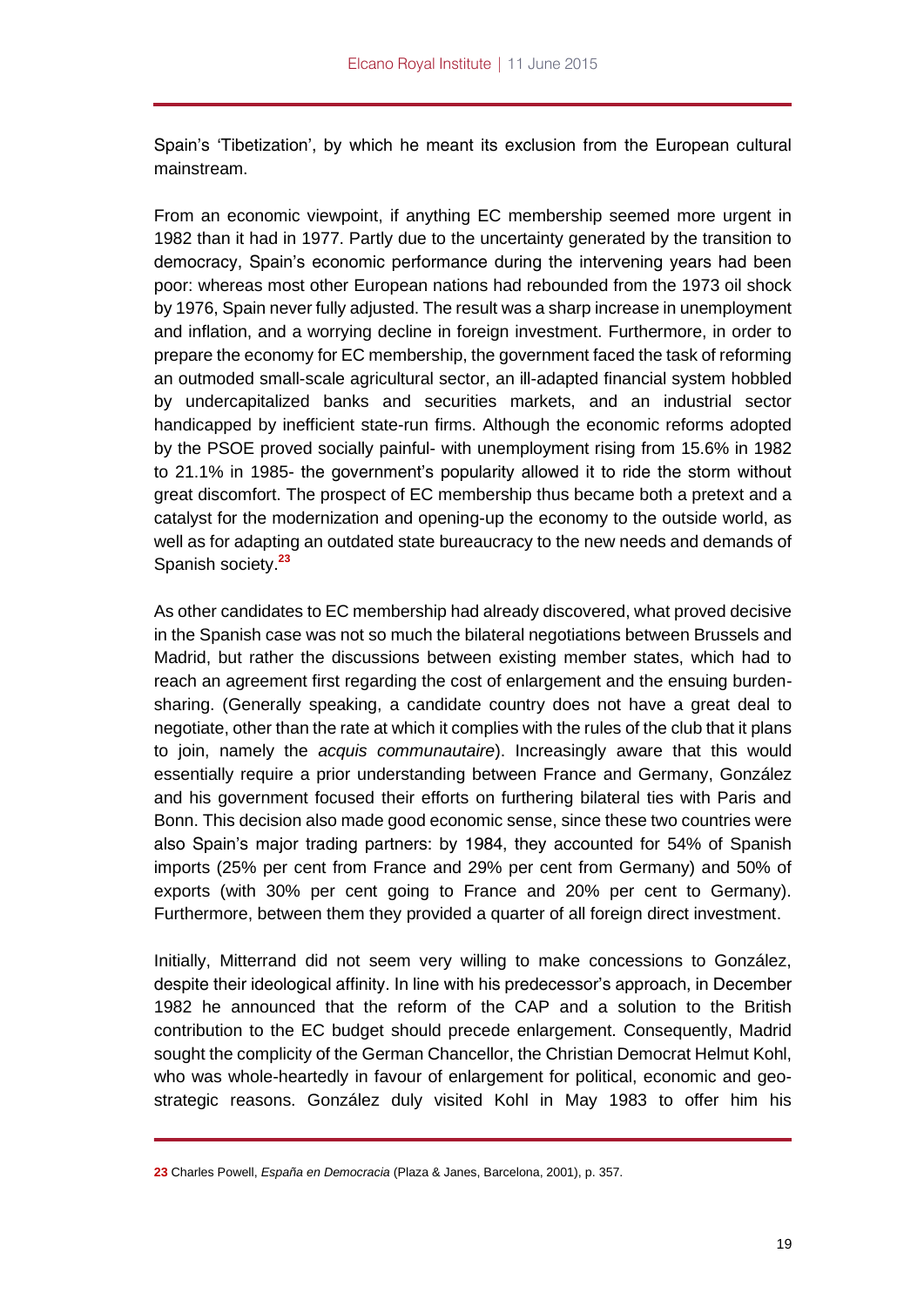unconditional support for the deployment of Pershing missiles on German soil in the face of stiff opposition from his political allies in the German Social Democratic party (SPD), and in blatant contradiction with his own electoral programme, which had demanded the removal of all medium-range missiles from Europe. This gesture partly explains why Kohl spoke out so forcefully at the Stuttgart European Council held in June, explicitly linking the successful outcome of the budget crisis to Spanish and Portuguese accession. From then on it became clear that, as far as Bonn was concerned, France would not obtain the increase in Community funds needed to overhaul the CAP, from which it benefited more than any other member state, until after the Iberian enlargement had taken place.**<sup>24</sup>**

However, Germany's support did not immediately overcome French resistance, prompting King Juan Carlos and González to visit Paris in November and December 1983, respectively, in a desperate attempt to make Mitterrand reconsider. According to González's Foreign Minister, Fernando Morán, when finally forced to choose between taking responsibility for Spain's exclusion and playing a leading role in its accession, which would also shift the EC's centre of gravity southwards, the French president finally conceded that the latter option was undoubtedly preferable.<sup>25</sup> However, the point of no return was not reached until the Fontainebleau European Council of June 1984, which finally produced an agreement on the British rebate and the reform of the CAP, enabling Mitterrand to announce that Spain's accession would take place on 1 January 1986. $^{26}$  Along the way, Madrid also agreed to lift the blockade of Gibraltar, imposed by the Franco regime in 1969, in response to British demands, and to recognise the state of Israel, as requested by the Netherlands.

In late 1984 the Spanish government succeeded in getting Brussels to accept a sixyear transitory period for industrial products, rather than the three years initially proposed by the Commission, but in early 1985 there were still disputes over some crucial aspects, including agriculture, fisheries, social affairs, the Canary Islands and relations with Portugal. Under Italy's presidency of the EC, in March 1985 a sevenyear transitory period was also agreed for agricultural products in general, with extensions of up to ten years for the most competitive Spanish products. Shortly afterwards, Madrid agreed to a very stiff fifteen-year transition period for full access to EC fishing waters, paving the way for the signing of the Treaty and the Act of Accession to the European Economic Community on 12 June 1985.

**<sup>24</sup>** Understandably, Kohl's stance improved Germany's already very favourable standing in the eyes of most Spaniards. In the 1980s, no other European country was more widely admired, while France, and of course Britain, were significantly less popular. Félix Moral, *La opinión pública española ante Europa y los europeos. Estudios y Encuestas, 17*, 1989, Centro de Investigaciones Sociológicas, p. 28.

**<sup>25</sup>** Fernando Moran, *España en su sitio* (Plaza & Janes/Cambio16; Barcelona, 1990), pp. 281-84.

**<sup>26</sup>** Loukas Tsoukalis, *The European Community and its Mediterranean Enlargement* (George Allen & Unwin, London, 1981), p. 147.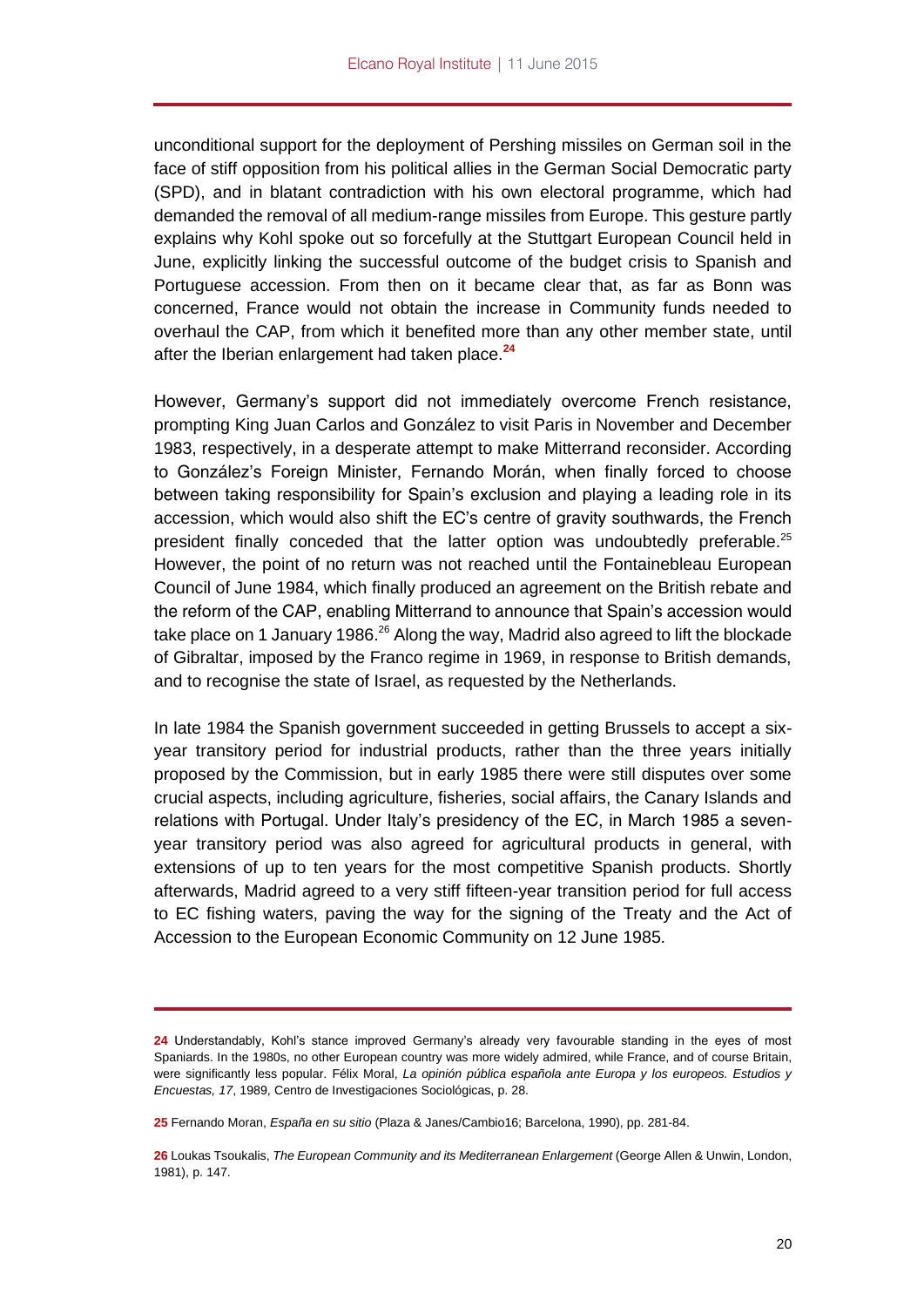Although both trade unions and business associations expressed reservations, Spaniards generally regarded the outcome of this eight-year long negotiation as satisfactory.**<sup>27</sup>** This was partly because EC membership brought with it a swift economic recovery, and by the end of González's first term in mid-1986 Spain was poised for rapid growth. Many experts nevertheless believed that Brussels had imposed "a punishing treaty of accession", but Madrid never requested a formal renegotiation.**<sup>28</sup>** Instead, González followed the advice of Margaret Thatcher, who had told him in 1983 that it was wiser to join the club as soon as possible and then fight to improve accession conditions from within rather than antagonise other members states by obstinately seeking an ideal membership deal from the outset.**<sup>29</sup>** This strategy later enabled Spain to considerably reduce the transitional periods for agriculture and fisheries, the free movement of workers, and the elimination of the external tariff.**<sup>30</sup>**

The outcome of negotiations was also broadly satisfactory at an institutional level. Spain was offered either ten Council votes and one commissioner, or eight votes and two commissioners; the fact that it chose the latter reflects the importance traditionally attributed to the Commission by Spanish officials. In addition, it obtained sixty out of 518 members of the European Parliament, and one of the thirteen judges in the Court of Justice. Considering that in 1985 Spain's population represented 12% of that of the EC-12, and that its share of the cake in GDP terms was a mere 6.5%, the fact that, on average, its institutional weighting was approximately 11%, constituted a significant diplomatic achievement.

Although some of the leading players in these events have been curiously reluctant to admit it, there is no doubt that membership of the EC was closely linked to Spain's continued presence in NATO. González had gone to the polls in 1982 with the promise that he would call a referendum to withdraw Spain from the Alliance, on the grounds that Calvo Sotelo's application for membership had been rushed through in the face of widespread popular opposition to NATO, which many Spaniards regarded as a mere instrument of US foreign and security policy. Once in office, however, it soon dawned on him that withdrawal would damage his country's standing in Europe and beyond, but he was reluctant to go back on his electoral promise. The only solution

**<sup>27</sup>** According to a November 1986 poll, 52% believed EC membership was a good thing, 21% thought it was neither good nor bad, and only 9% had negative feelings about accession. Moral (1989), p. 46.

**<sup>28</sup>** Joseph Harrison, 'Spain' in David. A. Dyker (ed.), *The National Economies of Europe* (Longman, Harlow, 1992), p. 205.

**<sup>29</sup>** González has admitted that Margaret Thatcher taught him "a lesson [he would] never forget", when she told him: "I would like you to know that there are two negotiations. You are in the midst of one now, but once you are sitting at the Council table, you will have to start another, and you will have to renegotiate everything that is causing you trouble now. This is my advice to you, because it is what I have been doing for the past five years". Victoria Prego, *Presidentes* (Plaza & Janes, Barcelona, 2000) p. 236.

**<sup>30</sup>** Antonio Elorza, 'Reflexiones y balance de diez años en la Unión Europea, in *Información Comercial Española*, vol. 766, pp. 15-16.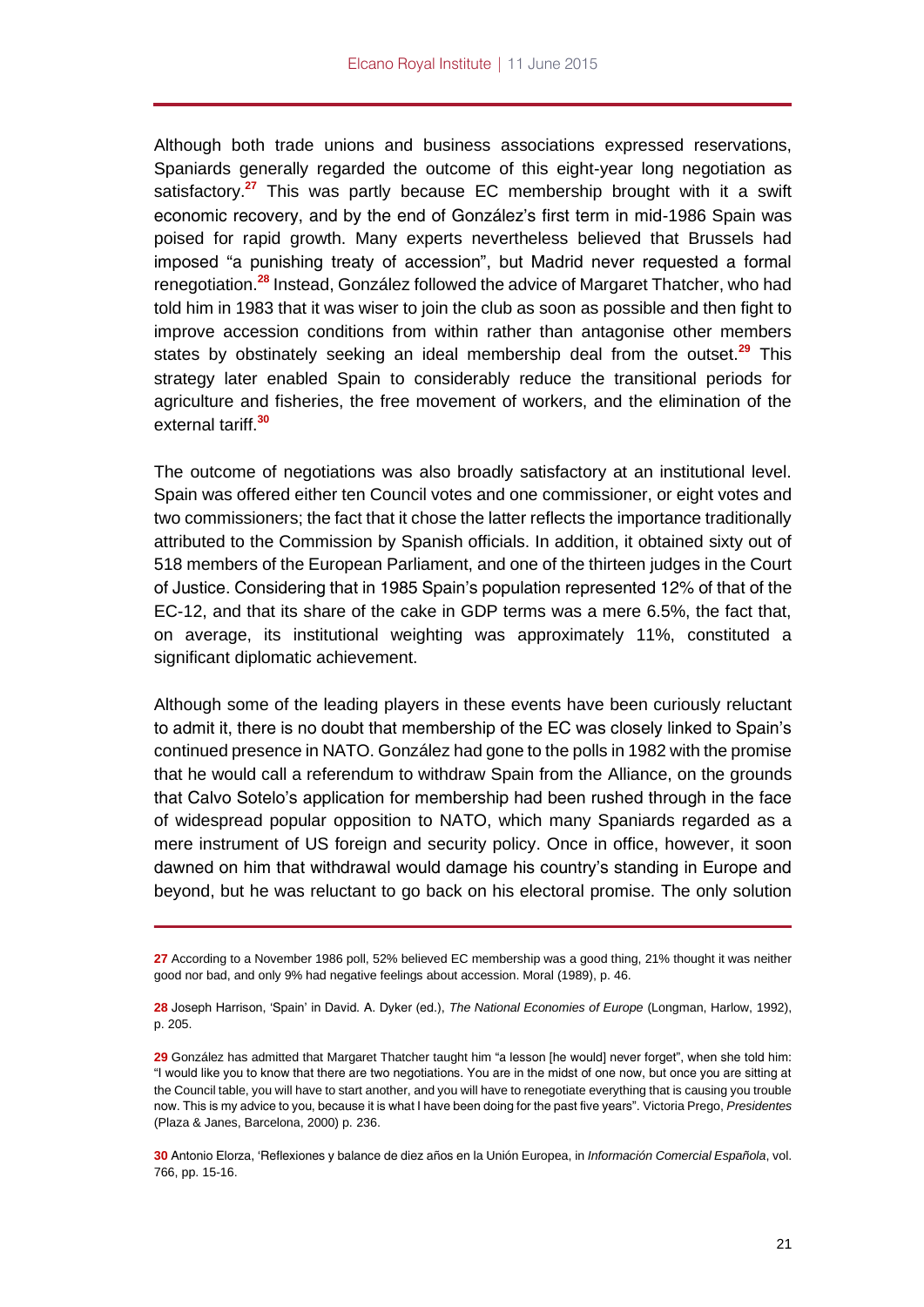was to call a referendum after having convinced public opinion of the benefits of continued membership. EC officials and diplomats representing the nine member states which also belonged to NATO were of course careful not to publicly demand that Spain remain in the Alliance as a prerequisite for accession, in the knowledge that this would have led to accusations of blackmail. The linkage between continued NATO membership and future accession to the EC was indeed extremely subtle; as the president of the Commission, Gaston Thorn, put it, they were "intertwined". In their contacts with these nine member states, Spanish negotiators hinted that accession to the EC would help win a referendum on continued membership of NATO; for their part, some of their interlocutors promised to be more accommodating in the accession negotiations if they were offered guarantees as to Spain's future contribution to the Alliance.**<sup>31</sup>** Ultimately, the best evidence of linkage between both issues is the fact that González did not risk calling the NATO referendum until October 1984, once talks with the EC had been unblocked, and did not hold it until March 1986, by which point Spain had achieved membership.**<sup>32</sup>** At all events, it is more than a little ironic that the lack of popular support for continued membership of NATO should have been one of the Spanish government's strongest cards in its EC accession negotiations.

#### <span id="page-21-0"></span>**Conclusion**

To a large extent, Spain's accession to the European Community may be seen as the logical culmination of the gradual process of socio-economic and political convergence which had begun some years previously. At a socio-economic level, the turning point was probably the Stabilization Plan of 1959, while in the political arena it was Franco's death in 1975 that marked the point of no return. However, this should not lead us to underestimate the difficulties encountered on the long road to Europe. In particular, it is often forgotten that, after advancing rapidly up to 1974, Spain's economic convergence with the EC deteriorated during accession negotiations on account of the uncertainty associated with the transition to democracy, a wages shock, and two oil crises; as a result, while in 1977 Spain's per capita GDP was 78% of the EC-12 average, by 1985 it had declined to 71% per cent. No other candidate for membership of the EC has ever experienced a setback of this magnitude during negotiations.

**<sup>31</sup>** According to the Spanish Ambassador in Rome, "the fact that we already belonged to the Atlantic security system and the president's promise that we would stay there helped secure membership of the European Community for Spain, as I frequently observed during my diplomatic endeavours". Jorge de Esteban, *Asuntos Exteriores* (Libertarias, Madrid, 1994), p. 104.

**<sup>32</sup>** In spite of having delivered on EC membership, the González government won a very narrow victory, with only 52% voting in favour of remaining in NATO, and 40% against.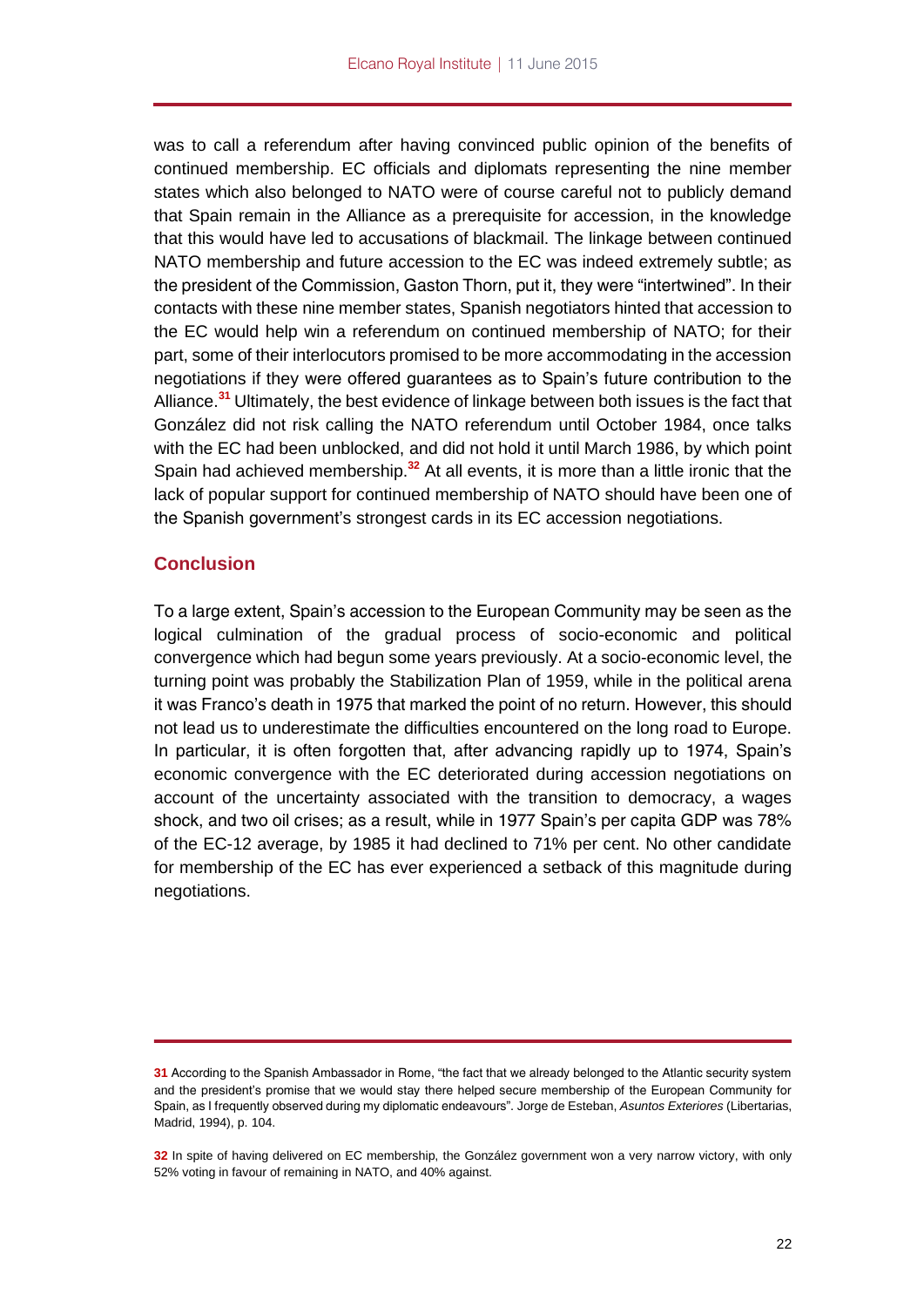Membership of the EC heralded the beginning of a radical transformation of the Spanish economy.**<sup>33</sup>** When Spain joined the European market it was forced to remove tariffs and contingent protection completely over seven years (with very few exceptions), which was a considerable effort for an economy that was still quite closed, and whose effective protection rate vis-à-vis the exterior was still 25% in 1985 (three times higher than the average of its EC partners). To illustrate the magnitude of the change, one only has to recall that, while in 1975 total Spanish imports and exports accounted for 27% of GDP, in 1985 the figure was 36%, and after a decade of membership in the EC, it had risen to 61%, a level comparable to that of the more advanced European economies. This in turn reflected the fact that EC membership brought with it a sharp increase in the proportion of trade conducted with other member states: between 1986 and 1997 exports of goods to EC markets increased from 63% to 69%, while imports rose from 54% to 67% of the total. In the process, Germany replaced the US as Spain's leading supplier of industrial products, while predominantly Latin American and US agricultural imports were gradually replaced by French produce. In short, Germany and France were not only the key political players in Spain's accession negotiations, but also its major economic beneficiaries. Both factors partly explain Spain's subsequent tendency to align with the Franco-German tandem on most matters relating to the EC's development.**<sup>34</sup>**

For the historical reasons discussed above, the goal of EC membership was always widely shared by the Spanish public. At the time it was sometimes argued that this unanimity had both positive and negative consequences. Without it, it is unlikely that González would have been able to justify the ambitious industrial restructuring programme implemented during his first term (1982-86) on the grounds that it was a prerequisite for EC membership. Very few Spaniards doubted that the latter would bring with it greater economic stability and prosperity, a promise fully borne out by events. However, it was also sometimes argued that the political (and symbolic) significance attached to membership by virtually all sectors of Spanish society weakened the government's bargaining position, leaving it little room for manoeuvre during negotiations. Whether or not this was actually the case, on balance strong and continued support for accession in the face of considerable adversity must surely be included amongst the factors that ultimately account for Spain's subsequent ability to make such a remarkable success of EC membership.

**<sup>33</sup>** See Carmela Martín, *España en la nueva Europa* (Alianza, Madrid, 1998); Pedro Montes, *La integración en Europa*  (Trotta, Madrid, 1993); and José Viñals, *La economía española ante el Mercado Único europeo. Las claves del proceso de integración* (Alianza, Madrid, 1996).

**<sup>34</sup>** Charles Powell, 'Spanish membership of the European Union revisited', in Sebastián Royo & Paul Christopher Manuel (eds.), *Spain and Portugal in the European Union. The first fifteen years* (Frank Cass, London, 2003), p. 150.